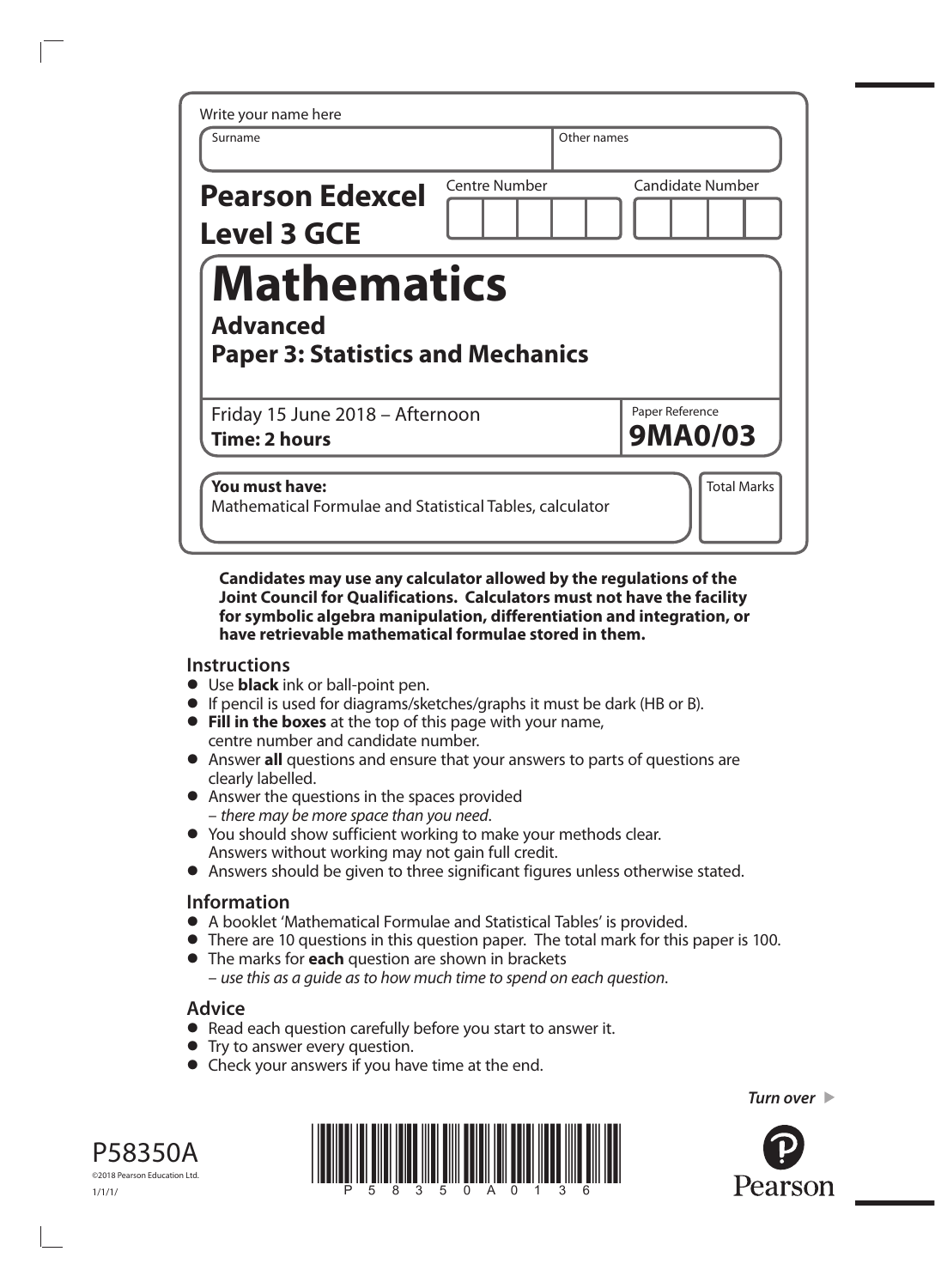# **SECTION A: STATISTICS**

**DO NOT WRITE IN THIS AREA** 

**DOMOTWRITE IN THIS AREA** 

**DOMOINMENT MAN SALE** 

e e de la composição<br>Traxémica

| Answer ALL questions. Write your answers in the spaces provided.                                                                                          |     |
|-----------------------------------------------------------------------------------------------------------------------------------------------------------|-----|
| 1. Helen believes that the random variable $C$ , representing cloud cover from the large data<br>set, can be modelled by a discrete uniform distribution. |     |
| (a) Write down the probability distribution for $C$ .                                                                                                     | (2) |
| (b) Using this model, find the probability that cloud cover is less than 50%                                                                              | (1) |
| Helen used all the data from the large data set for Hurn in 2015 and found that the<br>proportion of days with cloud cover of less than 50% was 0.315     |     |
| (c) Comment on the suitability of Helen's model in the light of this information.                                                                         | (1) |
| (d) Suggest an appropriate refinement to Helen's model.                                                                                                   | (1) |
|                                                                                                                                                           |     |
|                                                                                                                                                           |     |
|                                                                                                                                                           |     |
|                                                                                                                                                           |     |
|                                                                                                                                                           |     |
|                                                                                                                                                           |     |
|                                                                                                                                                           |     |
|                                                                                                                                                           |     |
|                                                                                                                                                           |     |
|                                                                                                                                                           |     |
|                                                                                                                                                           |     |
|                                                                                                                                                           |     |
|                                                                                                                                                           |     |
|                                                                                                                                                           |     |
|                                                                                                                                                           |     |
|                                                                                                                                                           |     |
|                                                                                                                                                           |     |

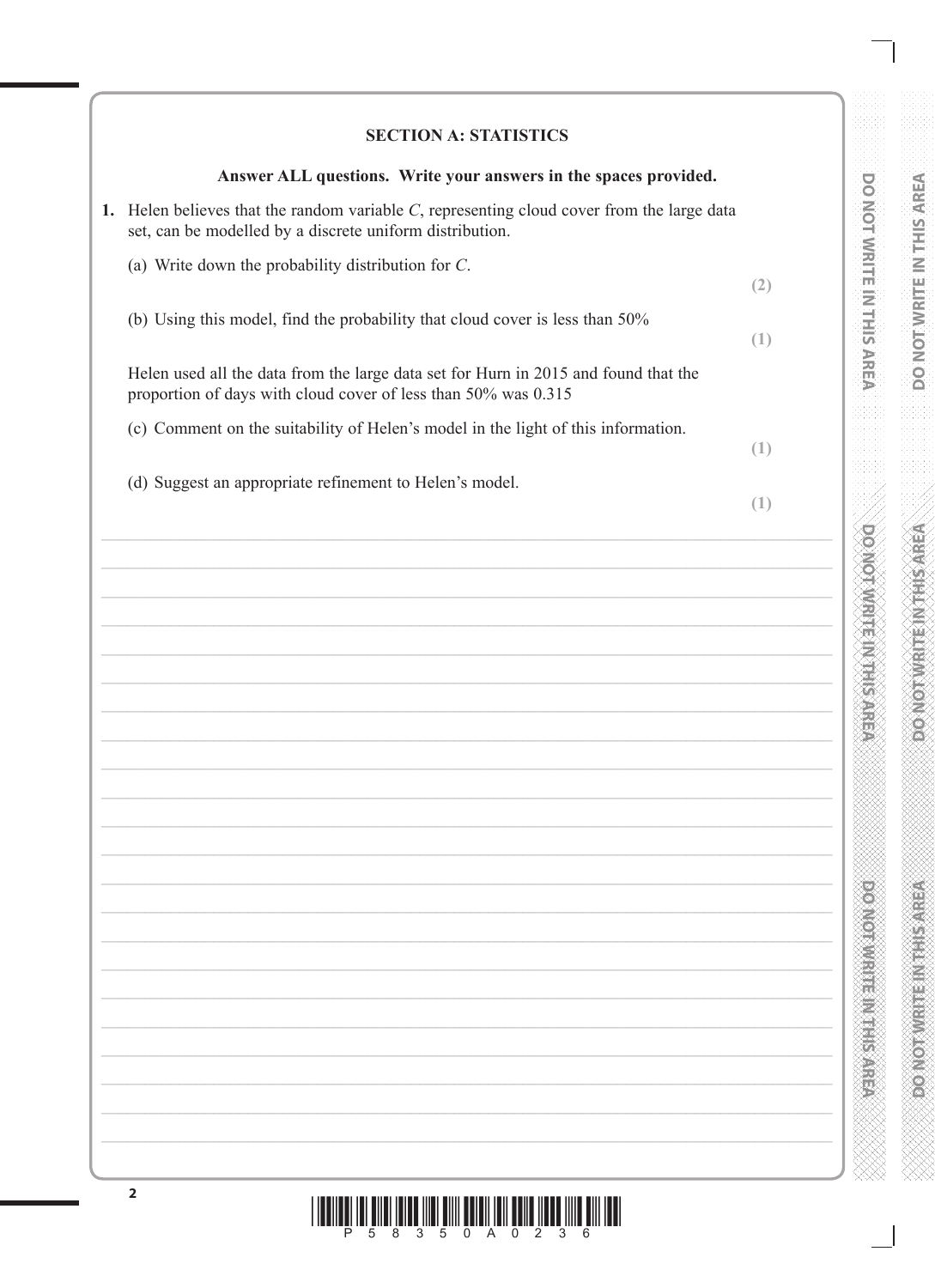| <b>Question 1 continued</b> |                                   |  |
|-----------------------------|-----------------------------------|--|
|                             |                                   |  |
|                             |                                   |  |
|                             |                                   |  |
|                             |                                   |  |
|                             |                                   |  |
|                             |                                   |  |
|                             |                                   |  |
|                             |                                   |  |
|                             |                                   |  |
|                             |                                   |  |
|                             |                                   |  |
|                             |                                   |  |
|                             |                                   |  |
|                             |                                   |  |
|                             |                                   |  |
|                             |                                   |  |
|                             |                                   |  |
|                             |                                   |  |
|                             |                                   |  |
|                             |                                   |  |
|                             |                                   |  |
|                             |                                   |  |
|                             |                                   |  |
|                             |                                   |  |
|                             |                                   |  |
|                             |                                   |  |
|                             |                                   |  |
|                             |                                   |  |
|                             |                                   |  |
|                             |                                   |  |
|                             |                                   |  |
|                             |                                   |  |
|                             |                                   |  |
|                             |                                   |  |
|                             | (Total for Question 1 is 5 marks) |  |

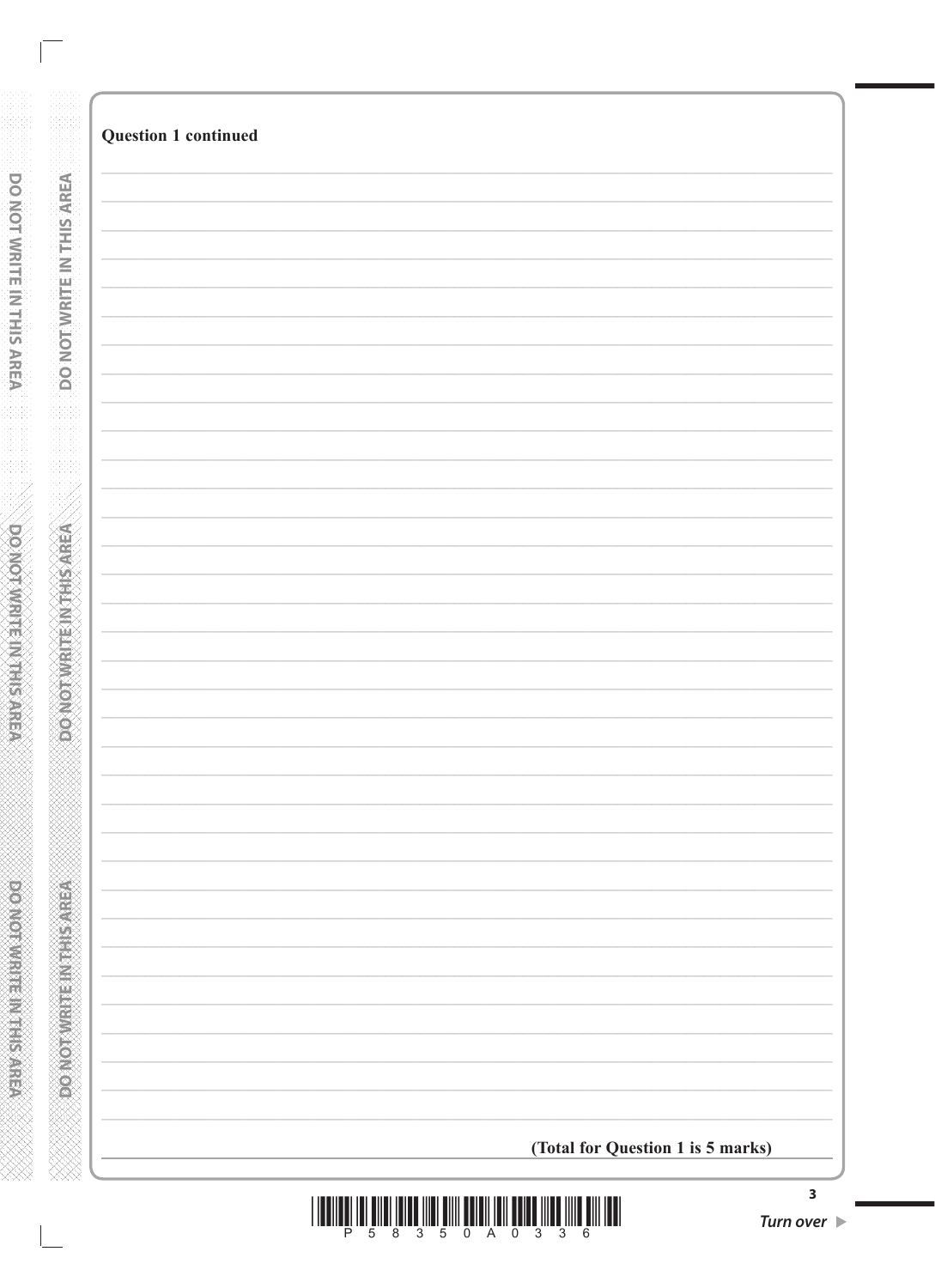| 2. | Tessa owns a small clothes shop in a seaside town. She records the weekly sales figures, $\text{\pounds} w$ ,<br>and the average weekly temperature, $t^{\circ}$ C, for 8 weeks during the summer.<br>The product moment correlation coefficient for these data is $-0.915$ |                                                             |
|----|-----------------------------------------------------------------------------------------------------------------------------------------------------------------------------------------------------------------------------------------------------------------------------|-------------------------------------------------------------|
|    | (a) Stating your hypotheses clearly and using a 5% level of significance, test whether or<br>not the correlation between sales figures and average weekly temperature is negative.                                                                                          | <b>DO NOT WRITE IN THIS AREA</b><br>(3)                     |
|    | (b) Suggest a possible reason for this correlation.                                                                                                                                                                                                                         | (1)                                                         |
|    | Tessa suggests that a linear regression model could be used to model these data.                                                                                                                                                                                            |                                                             |
|    | (c) State, giving a reason, whether or not the correlation coefficient is consistent with<br>Tessa's suggestion.                                                                                                                                                            |                                                             |
|    |                                                                                                                                                                                                                                                                             | (1)                                                         |
|    | (d) State, giving a reason, which variable would be the explanatory variable.                                                                                                                                                                                               | (1)                                                         |
|    | Tessa calculated the linear regression equation as $w = 10,755 - 171t$                                                                                                                                                                                                      |                                                             |
|    | (e) Give an interpretation of the gradient of this regression equation.                                                                                                                                                                                                     | (1)                                                         |
|    |                                                                                                                                                                                                                                                                             | <b>ONOTAINER NEWSPIEL</b><br><b>POSTER AND RESIDENCE OF</b> |
|    |                                                                                                                                                                                                                                                                             |                                                             |

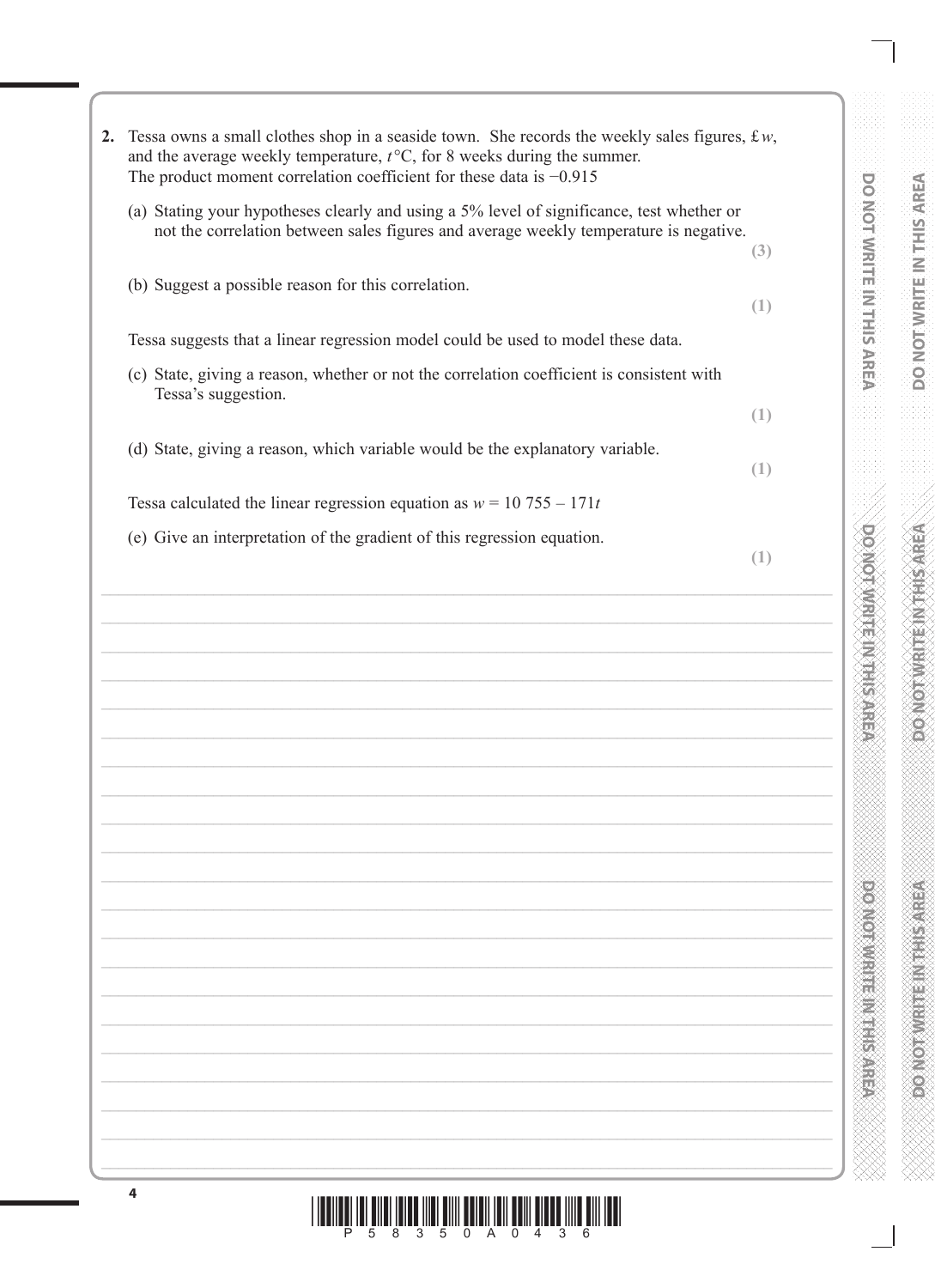| <b>Question 2 continued</b> |                                   |  |
|-----------------------------|-----------------------------------|--|
|                             |                                   |  |
|                             |                                   |  |
|                             |                                   |  |
|                             |                                   |  |
|                             |                                   |  |
|                             |                                   |  |
|                             |                                   |  |
|                             |                                   |  |
|                             |                                   |  |
|                             |                                   |  |
|                             |                                   |  |
|                             |                                   |  |
|                             |                                   |  |
|                             |                                   |  |
|                             |                                   |  |
|                             |                                   |  |
|                             |                                   |  |
|                             |                                   |  |
|                             |                                   |  |
|                             |                                   |  |
|                             |                                   |  |
|                             |                                   |  |
|                             |                                   |  |
|                             |                                   |  |
|                             |                                   |  |
|                             |                                   |  |
|                             |                                   |  |
|                             |                                   |  |
|                             |                                   |  |
|                             |                                   |  |
|                             |                                   |  |
|                             |                                   |  |
|                             |                                   |  |
|                             | (Total for Question 2 is 7 marks) |  |

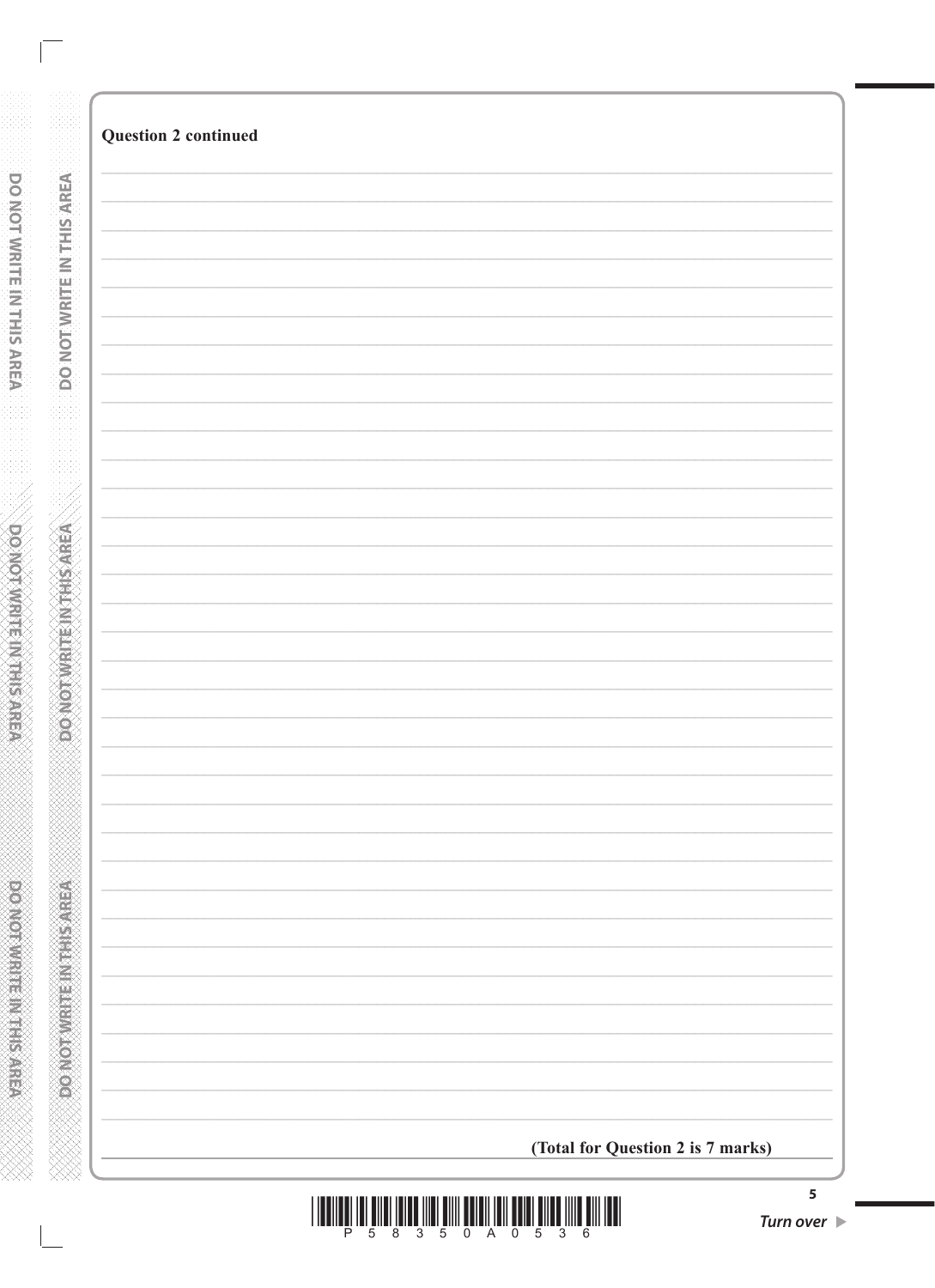**3.** In an experiment a group of children each repeatedly throw a dart at a target. For each child, the random variable *H* represents the number of times the dart hits the target in the first 10 throws.

Peta models *H* as B(10, 0.1)

- (a) State two assumptions Peta needs to make to use her model.
- (b) Using Peta's model, find  $P(H \ge 4)$

For each child the random variable *F* represents the number of the throw on which the dart first hits the target.

Using Peta's assumptions about this experiment,

(c) find  $P(F = 5)$ 

**(2)**

**(2)**

**(1)**

Thomas assumes that in this experiment no child will need more than 10 throws for the dart to hit the target for the first time. He models  $P(F = n)$  as

$$
P(F = n) = 0.01 + (n - 1) \times \alpha
$$

where  $\alpha$  is a constant.

- (d) Find the value of *α*
- (e) Using Thomas' model, find  $P(F = 5)$
- (f) Explain how Peta's and Thomas' models differ in describing the probability that a dart hits the target in this experiment.

**(1)**

**(4)**

**(1)**

**CONTRACTOR DO NOT WRITE IN THIS AREA**

\*P58350A0636\*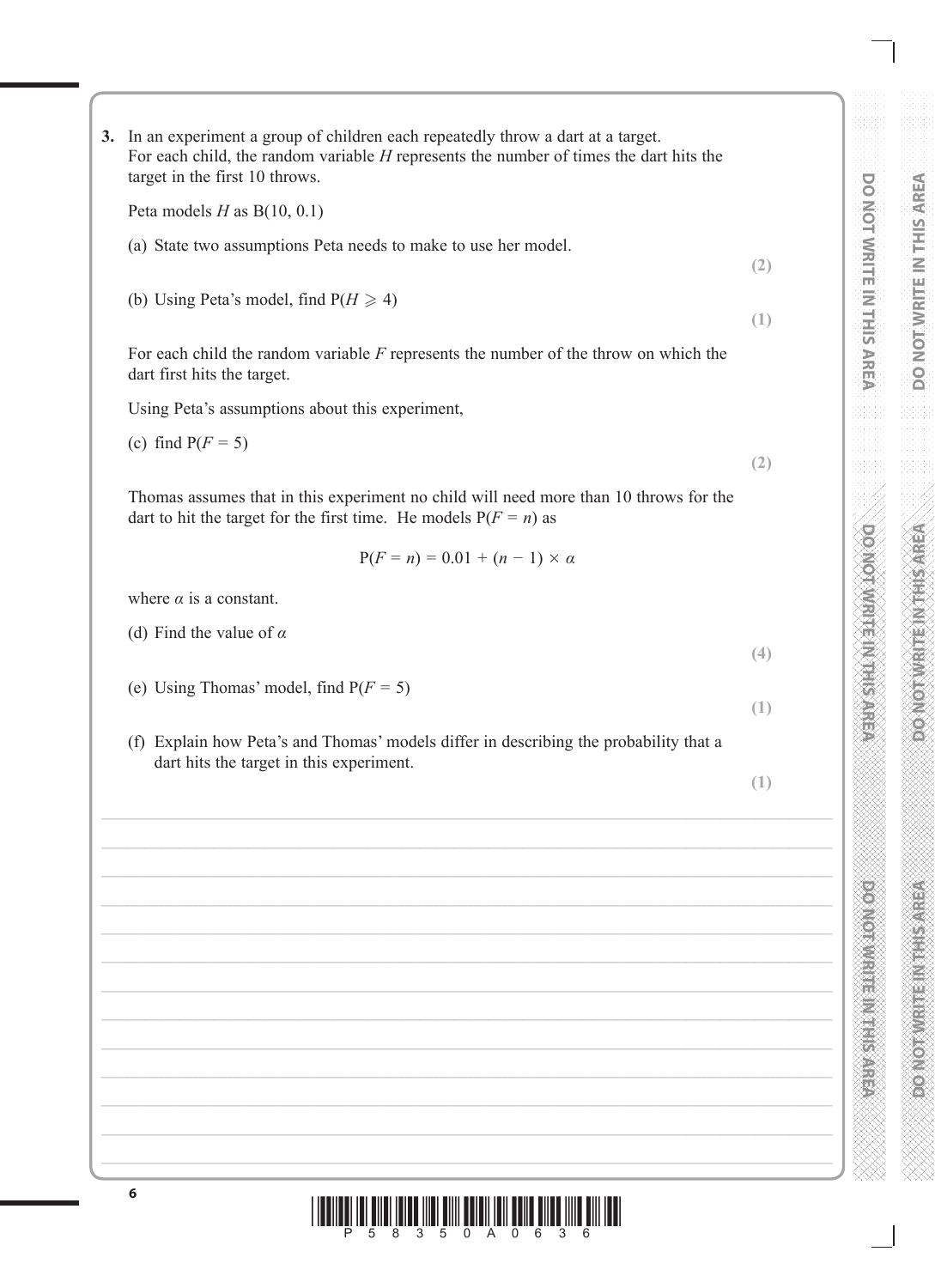| <b>Question 3 continued</b> |
|-----------------------------|
|                             |
|                             |
|                             |
|                             |
|                             |
|                             |
|                             |
|                             |
|                             |
|                             |
|                             |
|                             |
|                             |
|                             |
|                             |
|                             |
|                             |
|                             |
|                             |
|                             |
|                             |
|                             |
|                             |
|                             |
|                             |
|                             |
|                             |
|                             |
|                             |
|                             |
|                             |
|                             |
|                             |
|                             |
|                             |
|                             |
|                             |
|                             |
|                             |
|                             |
|                             |
|                             |
|                             |
|                             |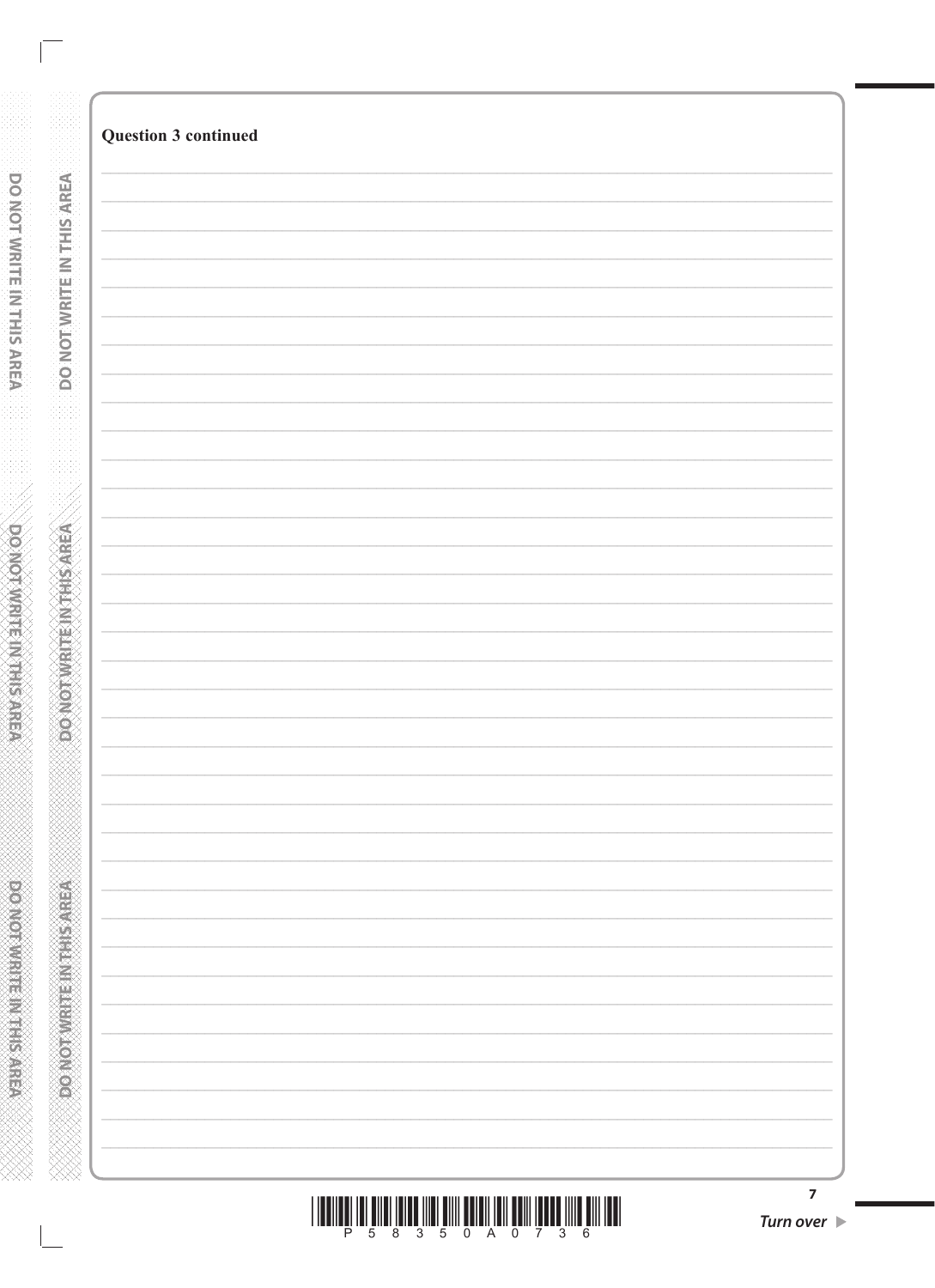| <b>Question 3 continued</b> |                             |
|-----------------------------|-----------------------------|
|                             |                             |
|                             |                             |
|                             | DO NOT WRITE IN THIS AREA   |
|                             |                             |
|                             |                             |
|                             |                             |
|                             |                             |
|                             |                             |
|                             |                             |
|                             |                             |
|                             |                             |
|                             |                             |
|                             |                             |
|                             |                             |
|                             |                             |
|                             |                             |
|                             |                             |
|                             |                             |
|                             |                             |
|                             |                             |
|                             | <b>DOMOTWRITEINTHIS ARE</b> |
|                             |                             |
|                             |                             |
|                             |                             |
|                             |                             |
|                             |                             |
|                             |                             |
|                             |                             |
|                             |                             |
|                             |                             |
|                             |                             |
|                             |                             |
|                             |                             |
|                             |                             |
|                             |                             |
|                             |                             |
|                             |                             |
|                             |                             |
|                             |                             |
|                             |                             |
|                             |                             |
|                             |                             |
|                             |                             |
|                             | <b>DONORMAL REGISTER</b>    |
|                             |                             |
|                             |                             |
|                             |                             |
|                             |                             |
|                             |                             |
|                             |                             |
|                             |                             |

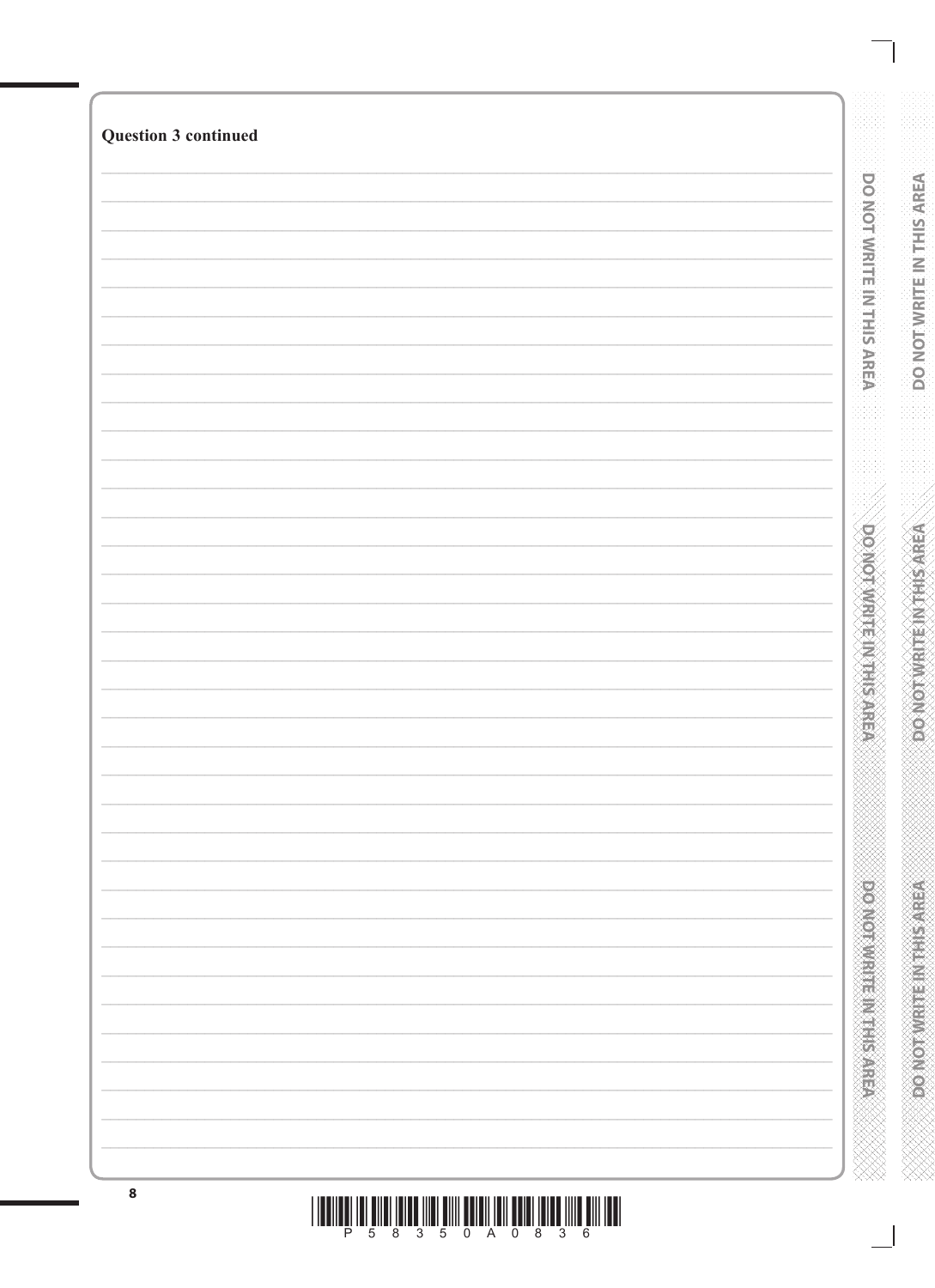| <b>Question 3 continued</b>        |
|------------------------------------|
|                                    |
|                                    |
|                                    |
|                                    |
|                                    |
|                                    |
|                                    |
|                                    |
|                                    |
|                                    |
|                                    |
|                                    |
|                                    |
|                                    |
|                                    |
|                                    |
|                                    |
|                                    |
|                                    |
|                                    |
|                                    |
|                                    |
|                                    |
|                                    |
|                                    |
|                                    |
|                                    |
|                                    |
|                                    |
|                                    |
|                                    |
|                                    |
|                                    |
|                                    |
|                                    |
|                                    |
|                                    |
|                                    |
|                                    |
|                                    |
|                                    |
|                                    |
|                                    |
|                                    |
|                                    |
|                                    |
|                                    |
| (Total for Question 3 is 11 marks) |



 $\overline{9}$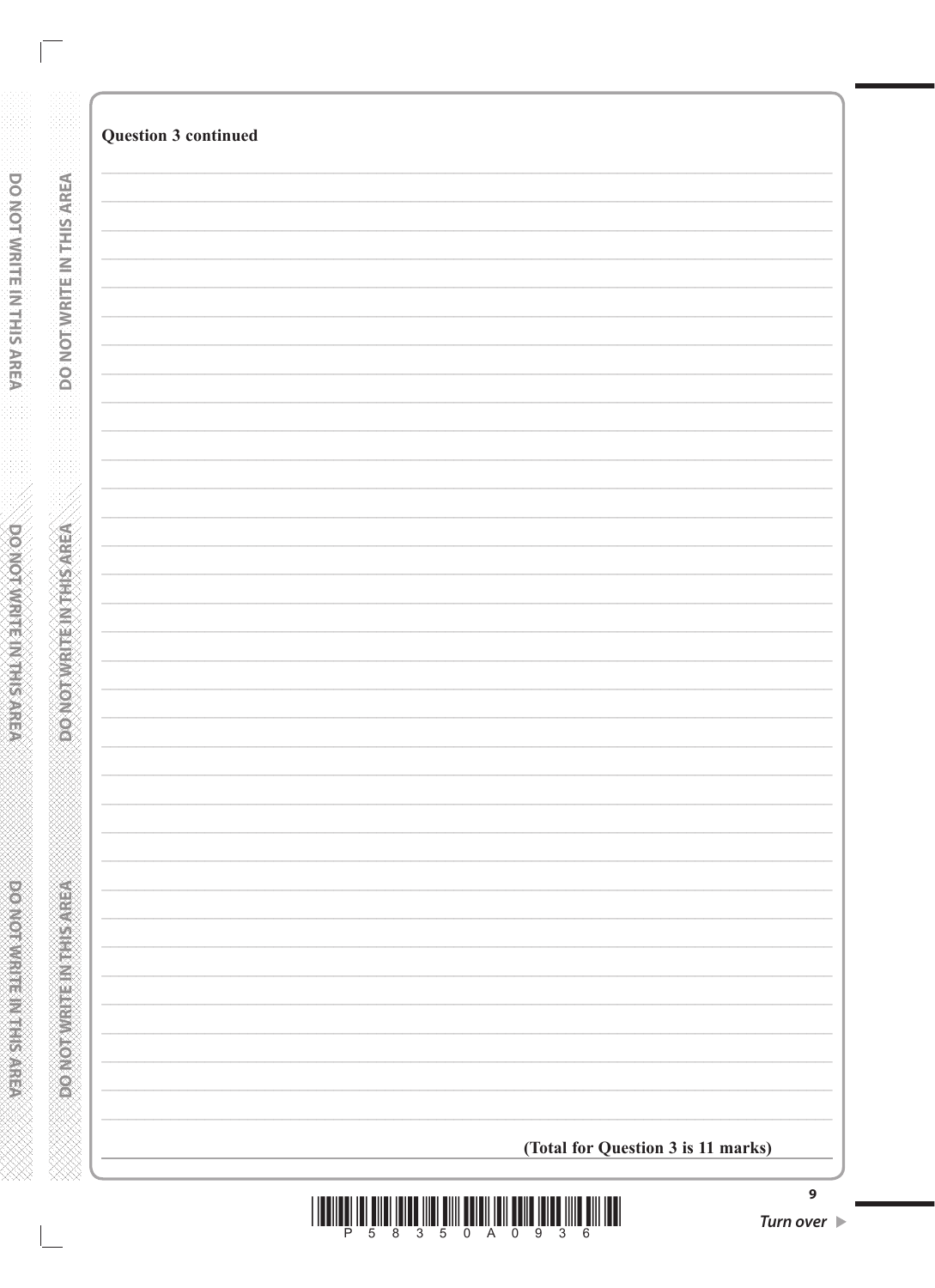**DOMONDER HERE SERVES DO NOT WRITE IN THIS AREA**

- **4.** Charlie is studying the time it takes members of his company to travel to the office. He stands by the door to the office from 0840 to 0850 one morning and asks workers, as they arrive, how long their journey was.
	- (a) State the sampling method Charlie used.
	- (b) State and briefly describe an alternative method of non-random sampling Charlie could have used to obtain a sample of 40 workers.

Taruni decided to ask every member of the company the time, *x* minutes, it takes them to travel to the office.

(c) State the data selection process Taruni used.

Taruni's results are summarised by the box plot and summary statistics below.

₩ ₩ 10 20 30 40 50 60 70 80 90 100 110 120 130 140

Journey time (minutes)

$$
n = 95 \qquad \sum x = 4133 \qquad \sum x^2 = 202294
$$

(d) Write down the interquartile range for these data.

**(1)**

**(3)**

**(2)**

**(1)**

**(2)**

**(1)**

- (e) Calculate the mean and the standard deviation for these data.
- (f) State, giving a reason, whether you would recommend using the mean and standard deviation or the median and interquartile range to describe these data.

Rana and David both work for the company and have both moved house since Taruni collected her data.

Rana's journey to work has changed from 75 minutes to 35 minutes and David's journey to work has changed from 60 minutes to 33 minutes.

Taruni drew her box plot again and only had to change two values.

(g) Explain which two values Taruni must have changed and whether each of these values has increased or decreased.

**(3)**

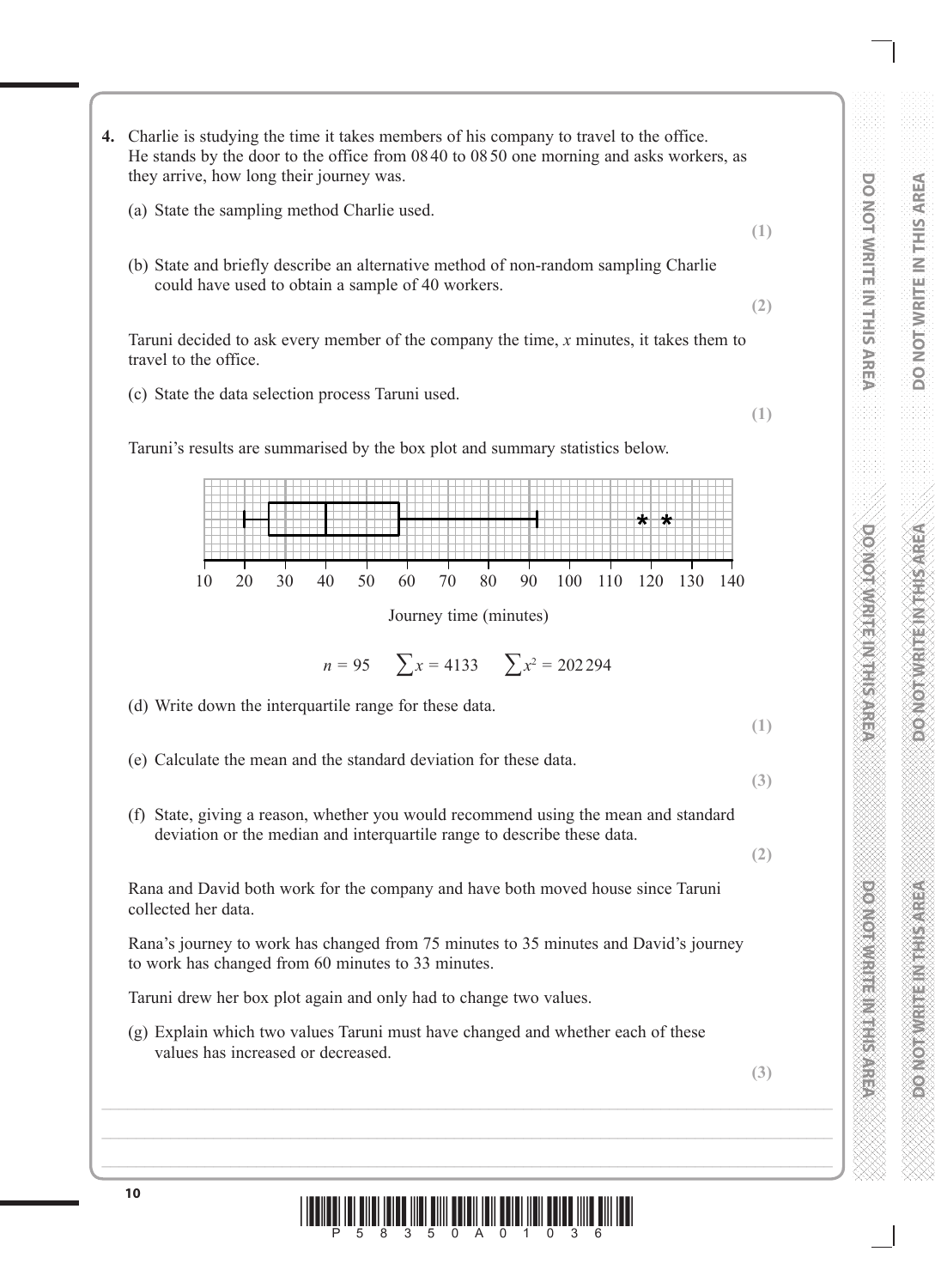| <b>Question 4 continued</b> |  |  |
|-----------------------------|--|--|
|                             |  |  |
|                             |  |  |
|                             |  |  |
|                             |  |  |
|                             |  |  |
|                             |  |  |
|                             |  |  |
|                             |  |  |
|                             |  |  |
|                             |  |  |
|                             |  |  |
|                             |  |  |
|                             |  |  |
|                             |  |  |
|                             |  |  |
|                             |  |  |
|                             |  |  |
|                             |  |  |
|                             |  |  |
|                             |  |  |
|                             |  |  |
|                             |  |  |
|                             |  |  |
|                             |  |  |
|                             |  |  |
|                             |  |  |
|                             |  |  |
|                             |  |  |
|                             |  |  |
|                             |  |  |
|                             |  |  |
|                             |  |  |
|                             |  |  |
|                             |  |  |
|                             |  |  |
|                             |  |  |
|                             |  |  |
|                             |  |  |
|                             |  |  |
|                             |  |  |
|                             |  |  |
|                             |  |  |
|                             |  |  |
|                             |  |  |
|                             |  |  |
|                             |  |  |
|                             |  |  |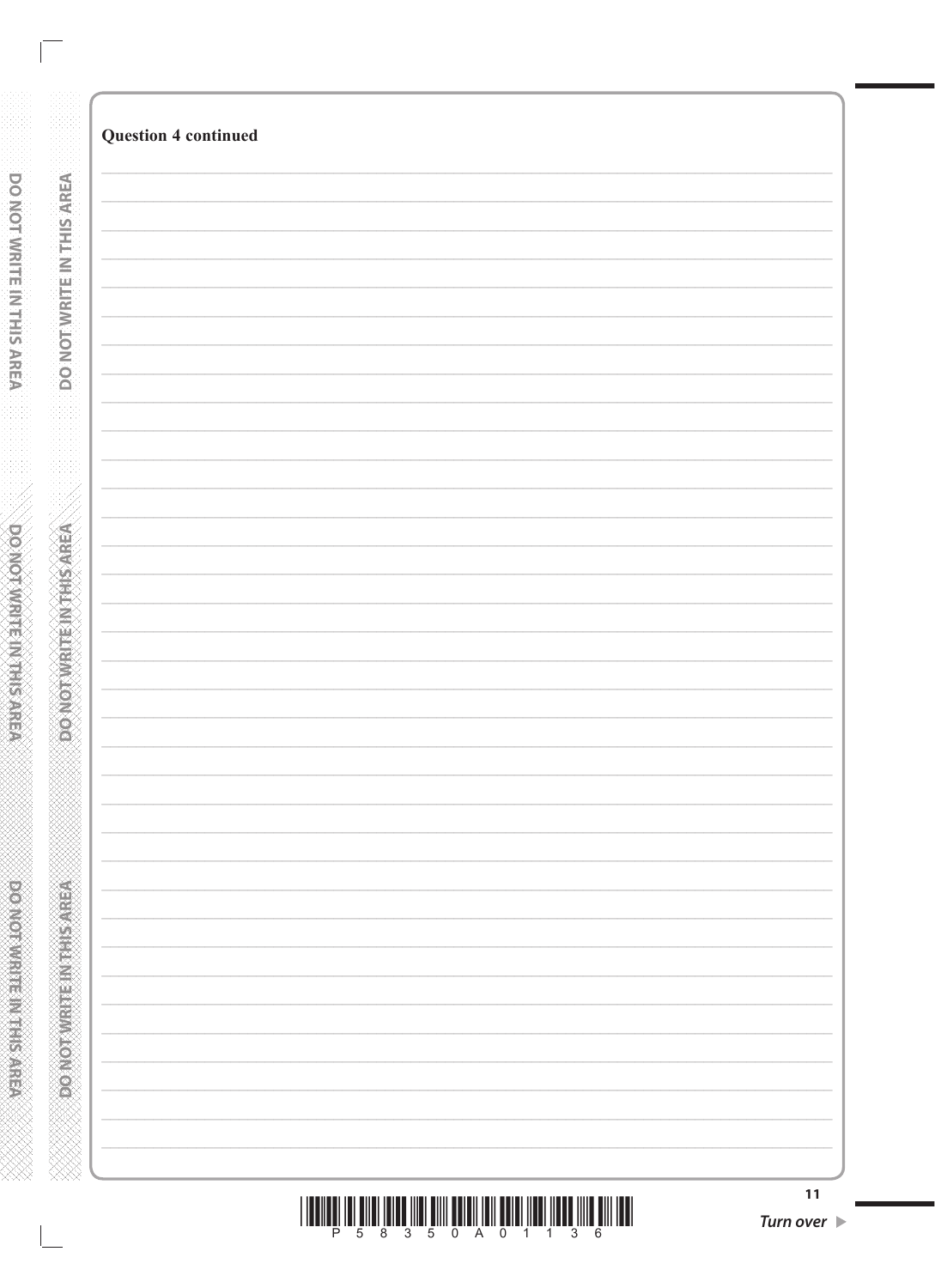| <b>Question 4 continued</b> |                                  |
|-----------------------------|----------------------------------|
|                             |                                  |
|                             | <b>DO NOT WRITE IN THIS AREA</b> |
|                             |                                  |
|                             |                                  |
|                             |                                  |
|                             |                                  |
|                             |                                  |
|                             |                                  |
|                             |                                  |
|                             |                                  |
|                             |                                  |
|                             |                                  |
|                             | <b>DOMOTWRITEIN FIRSTER</b>      |
|                             |                                  |
|                             |                                  |
|                             |                                  |
|                             | 25                               |
|                             |                                  |
|                             |                                  |
|                             |                                  |
|                             |                                  |
|                             |                                  |
|                             |                                  |
|                             |                                  |
|                             |                                  |
|                             | <b>Provident and American</b>    |
|                             |                                  |
|                             |                                  |
|                             |                                  |
| 12                          |                                  |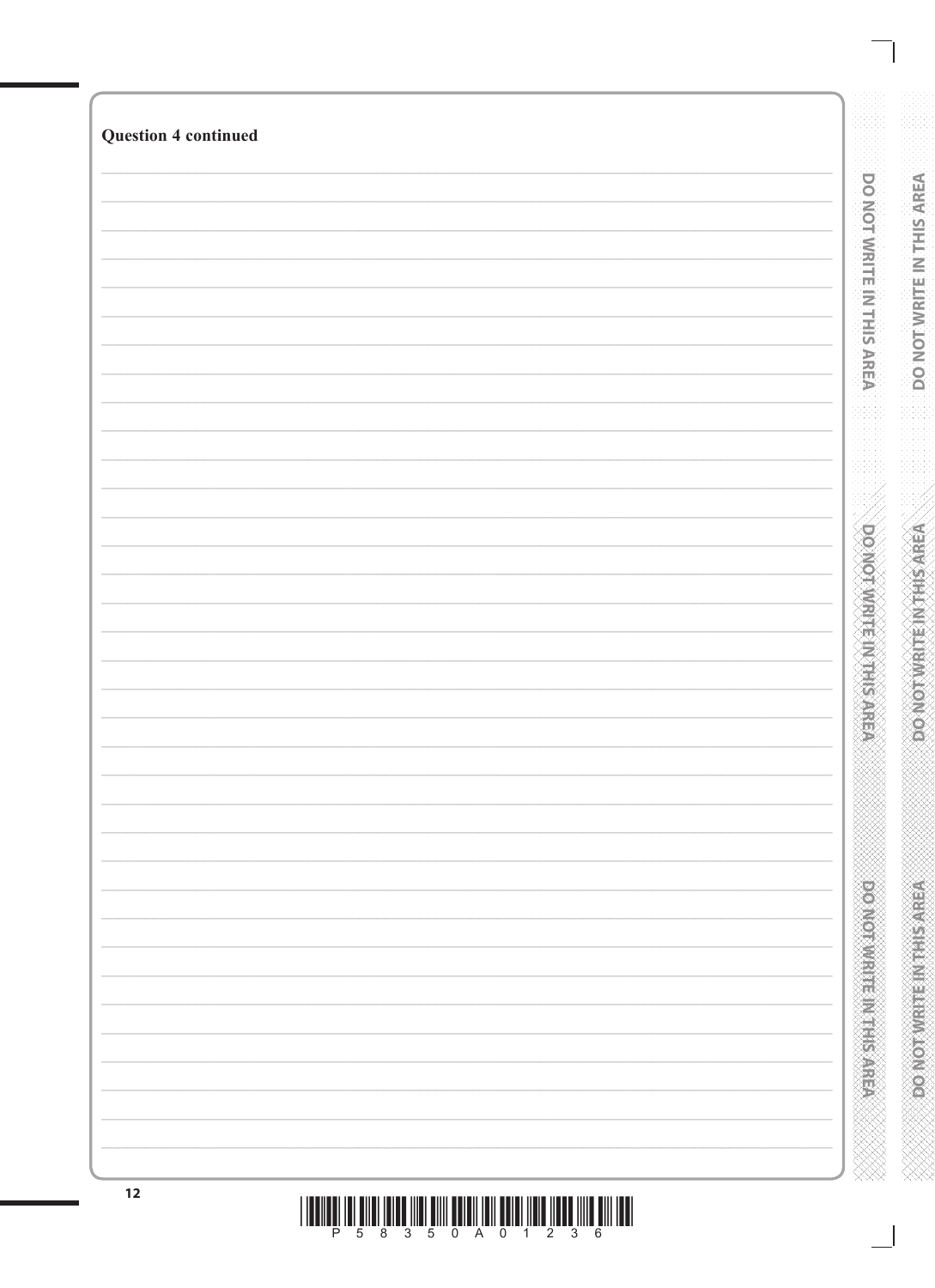| <b>Question 4 continued</b>        |
|------------------------------------|
|                                    |
|                                    |
|                                    |
|                                    |
|                                    |
|                                    |
|                                    |
|                                    |
|                                    |
|                                    |
|                                    |
|                                    |
|                                    |
|                                    |
|                                    |
|                                    |
|                                    |
|                                    |
|                                    |
|                                    |
|                                    |
|                                    |
|                                    |
|                                    |
|                                    |
|                                    |
|                                    |
|                                    |
|                                    |
|                                    |
|                                    |
|                                    |
|                                    |
|                                    |
|                                    |
|                                    |
|                                    |
|                                    |
|                                    |
|                                    |
|                                    |
| (Total for Question 4 is 13 marks) |

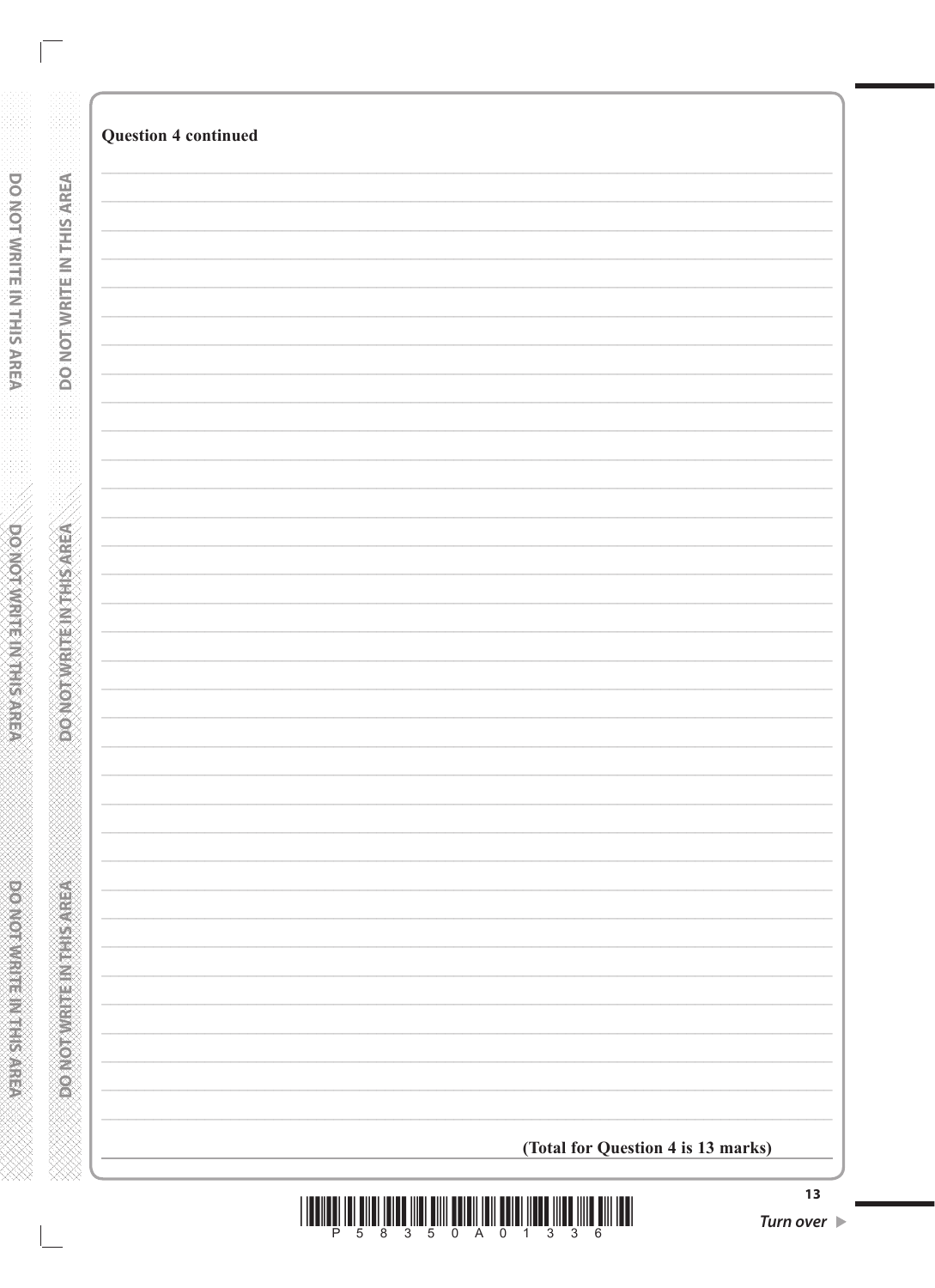**DO NOT WRITE IN THIS AREA**

**Control of the Control of Science** 

**5.** The lifetime, *L* hours, of a battery has a normal distribution with mean 18 hours and standard deviation 4 hours.

Alice's calculator requires 4 batteries and will stop working when any one battery reaches the end of its lifetime.

(a) Find the probability that a randomly selected battery will last for longer than 16 hours.

**(1)**

At the start of her exams Alice put 4 new batteries in her calculator. She has used her calculator for 16 hours, but has another 4 hours of exams to sit.

(b) Find the probability that her calculator will not stop working for Alice's remaining exams.

**(5)**

Alice only has 2 new batteries so, after the first 16 hours of her exams, although her calculator is still working, she randomly selects 2 of the batteries from her calculator and replaces these with the 2 new batteries.

(c) Show that the probability that her calculator will not stop working for the remainder of her exams is 0.199 to 3 significant figures.

**(3)**

After her exams, Alice believed that the lifetime of the batteries was more than 18 hours. She took a random sample of 20 of these batteries and found that their mean lifetime was 19.2 hours.

(d) Stating your hypotheses clearly and using a 5% level of significance, test Alice's belief.

**<sup>14</sup>** \*P58350A01436\*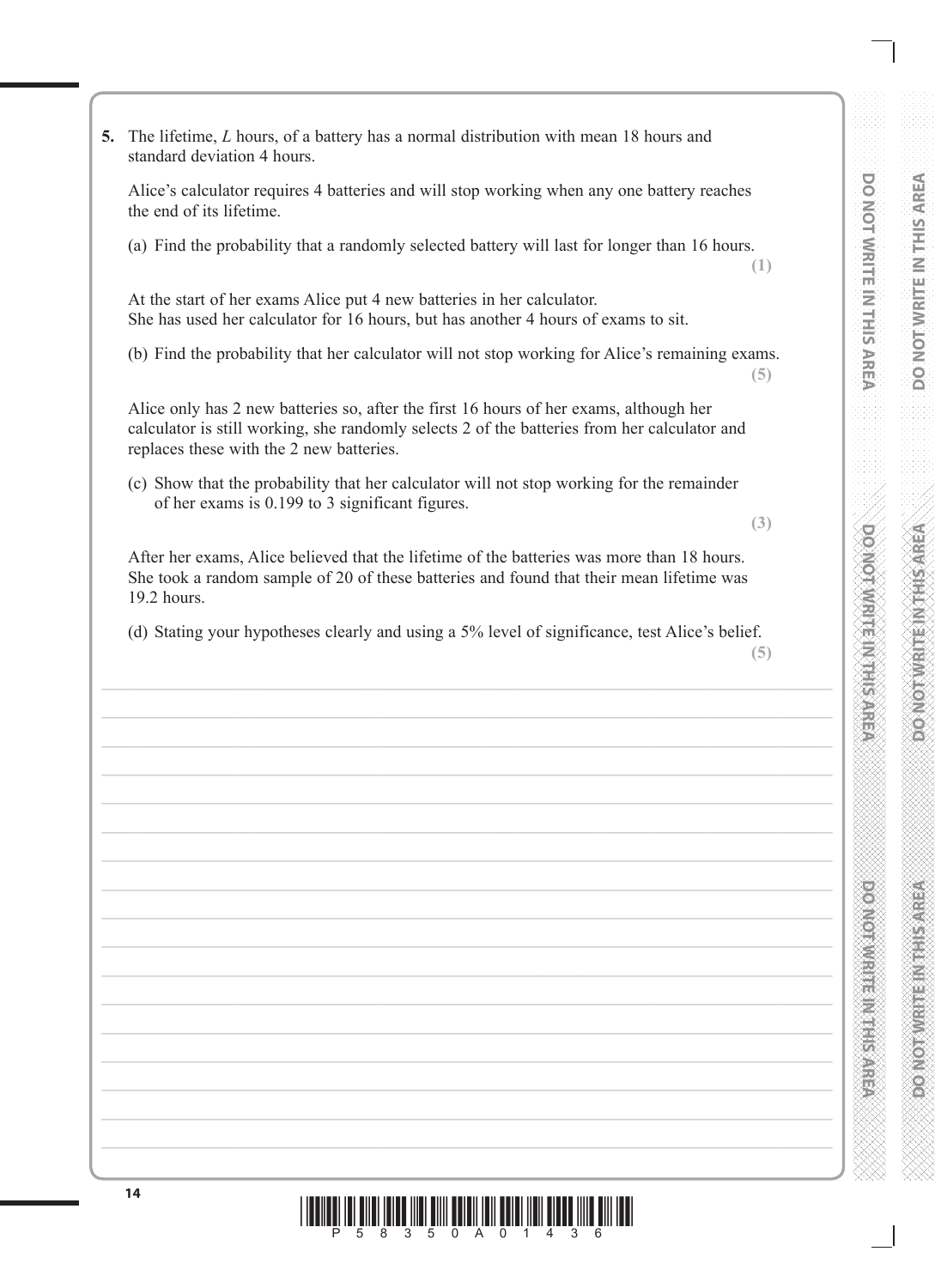|  | <b>Question 5 continued</b> |
|--|-----------------------------|
|  |                             |
|  |                             |
|  |                             |
|  |                             |
|  |                             |
|  |                             |
|  |                             |
|  |                             |
|  |                             |
|  |                             |
|  |                             |
|  |                             |
|  |                             |
|  |                             |
|  |                             |
|  |                             |
|  |                             |
|  |                             |
|  |                             |
|  |                             |
|  |                             |
|  |                             |
|  |                             |
|  |                             |
|  |                             |
|  |                             |
|  |                             |
|  |                             |
|  |                             |
|  |                             |
|  |                             |
|  |                             |
|  |                             |
|  |                             |
|  |                             |
|  |                             |
|  |                             |
|  |                             |
|  |                             |
|  |                             |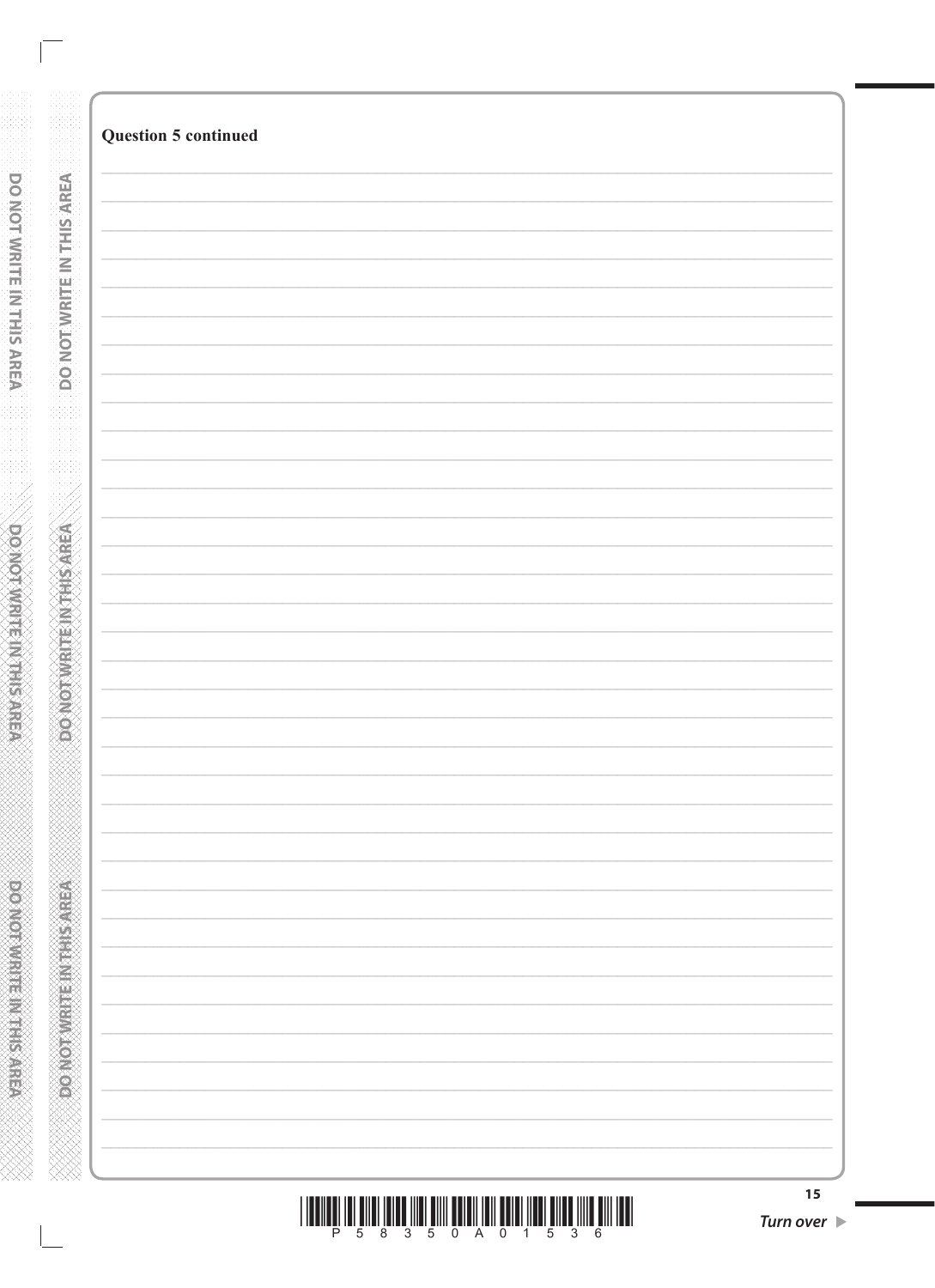| <b>Question 5 continued</b> |                               |
|-----------------------------|-------------------------------|
|                             |                               |
|                             | DO NOT WRITE IN THIS AREA     |
|                             |                               |
|                             |                               |
|                             |                               |
|                             |                               |
|                             |                               |
|                             |                               |
|                             |                               |
|                             |                               |
|                             |                               |
|                             | <b>DOMOITIVE HIS NEWSPAPE</b> |
|                             |                               |
|                             |                               |
|                             |                               |
|                             |                               |
|                             |                               |
|                             |                               |
|                             |                               |
|                             |                               |
|                             |                               |
|                             |                               |
|                             |                               |
|                             |                               |
|                             |                               |
|                             |                               |
|                             |                               |
|                             |                               |
|                             |                               |
| 16                          |                               |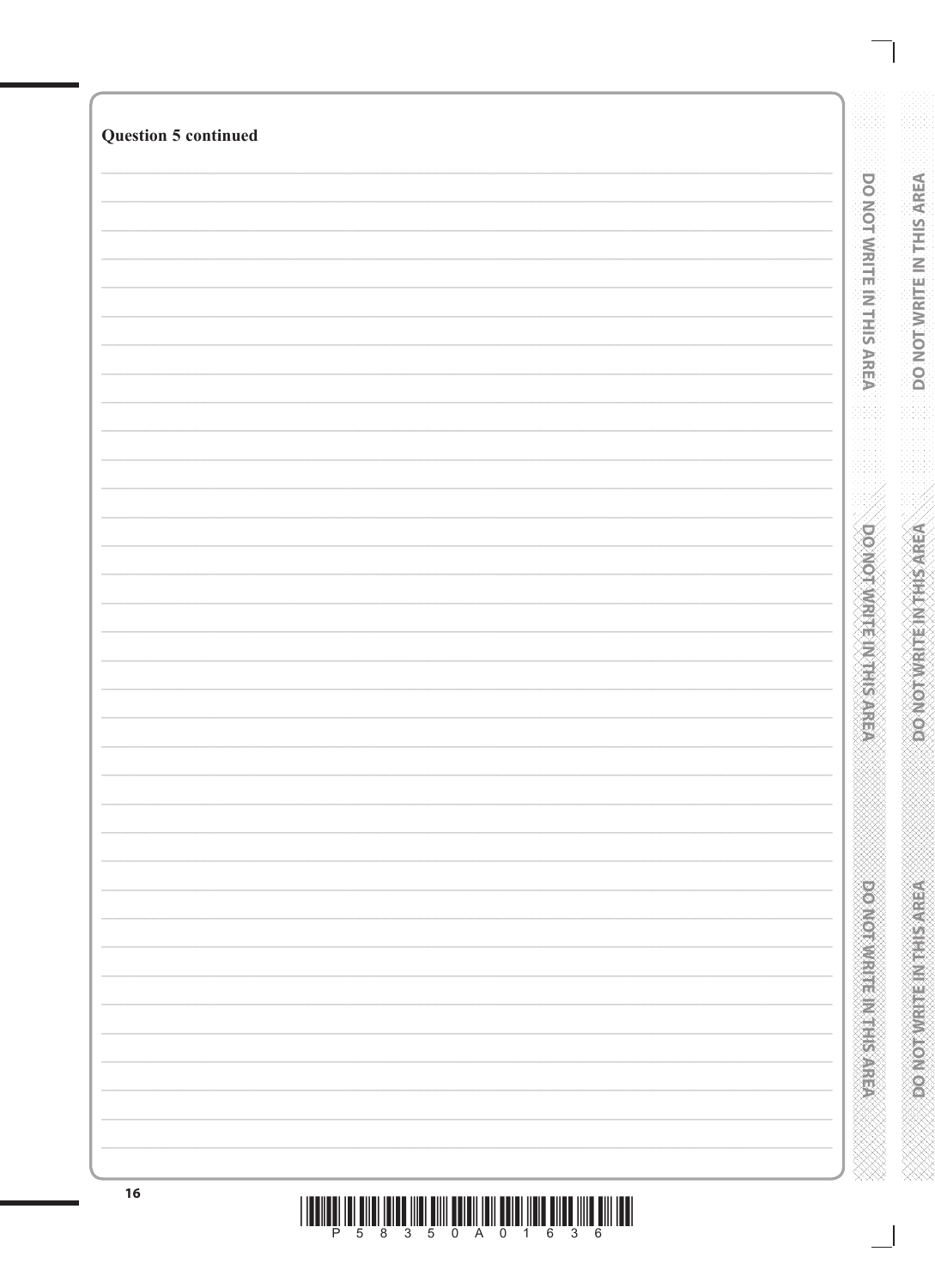|                           | <b>Question 5 continued</b>            |
|---------------------------|----------------------------------------|
|                           |                                        |
|                           |                                        |
|                           |                                        |
|                           |                                        |
| DO NOT WRITE IN THIS AREA |                                        |
|                           |                                        |
|                           |                                        |
|                           |                                        |
|                           |                                        |
|                           |                                        |
|                           |                                        |
| <b>ASKOTAMENTERNATE</b>   |                                        |
|                           |                                        |
|                           |                                        |
|                           |                                        |
|                           |                                        |
|                           |                                        |
|                           |                                        |
|                           |                                        |
|                           |                                        |
|                           |                                        |
|                           |                                        |
| <b>PONOTWEEPING</b>       |                                        |
|                           |                                        |
|                           | (Total for Question 5 is 14 marks)     |
|                           | <b>TOTAL FOR SECTION A IS 50 MARKS</b> |

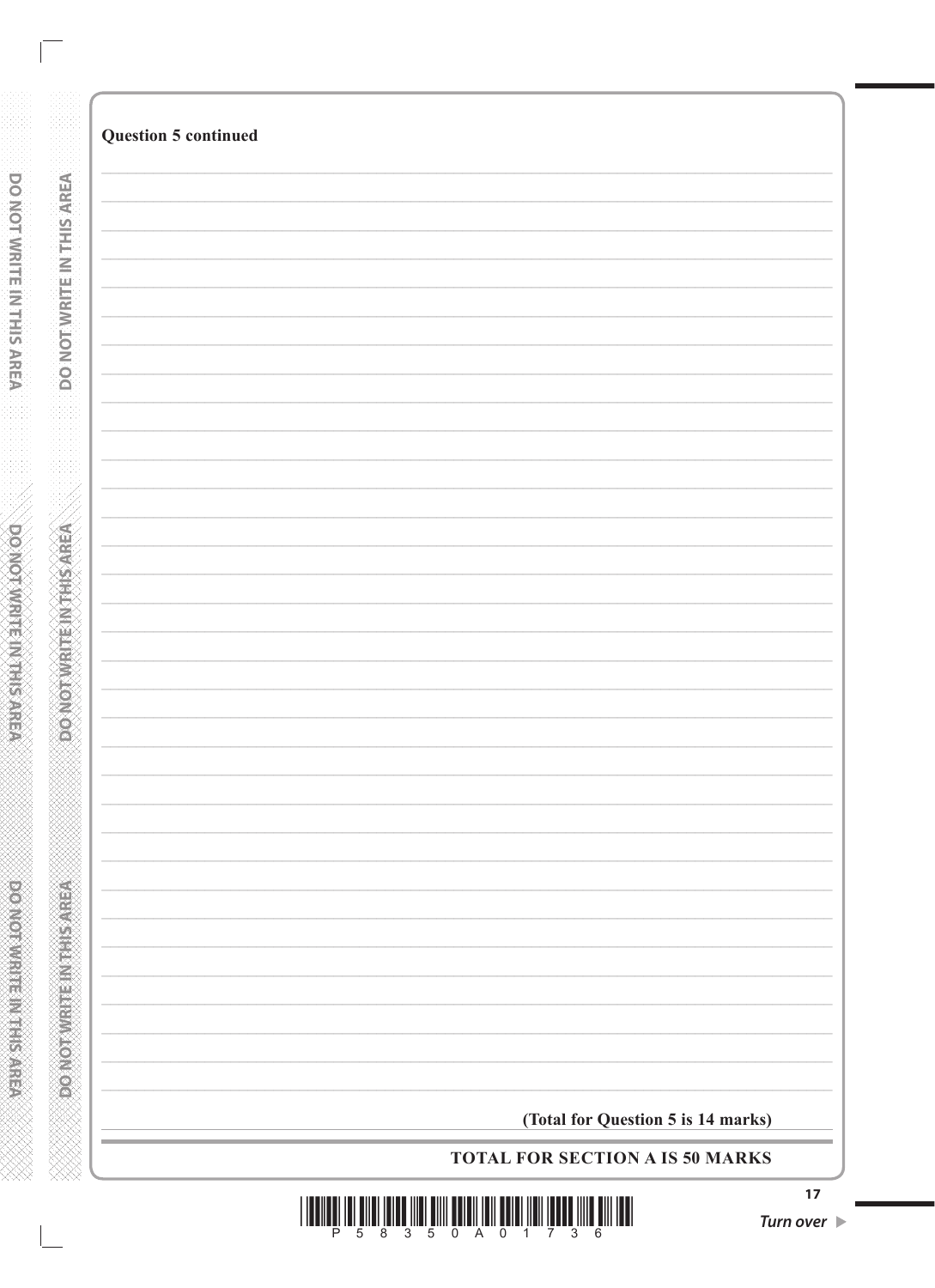# DO NOT WRITE IN THIS AREA **DOMOTWRITEINTHIS AREA**

**DOOMOODWELF IN THIS AREA** 

## **SECTION B: MECHANICS**

Unless otherwise stated, whenever a numerical value of g is required, take  $g = 9.8 \text{ m s}^{-2}$  and give your answer to either 2 significant figures or 3 significant figures.

## Answer ALL questions. Write your answers in the spaces provided.

6. At time t seconds, where  $t \ge 0$ , a particle P moves in the x-y plane in such a way that its velocity  $v \, \text{m s}^{-1}$  is given by

$$
\mathbf{v} = t^{-\frac{1}{2}}\mathbf{i} - 4t\mathbf{j}
$$

When  $t = 1$ , P is at the point A and when  $t = 4$ , P is at the point B.

Find the exact distance AB.

 $(6)$ 

| 18 |  |
|----|--|
|    |  |
|    |  |
|    |  |
|    |  |
|    |  |
|    |  |
|    |  |
|    |  |
|    |  |
|    |  |
|    |  |
|    |  |
|    |  |
|    |  |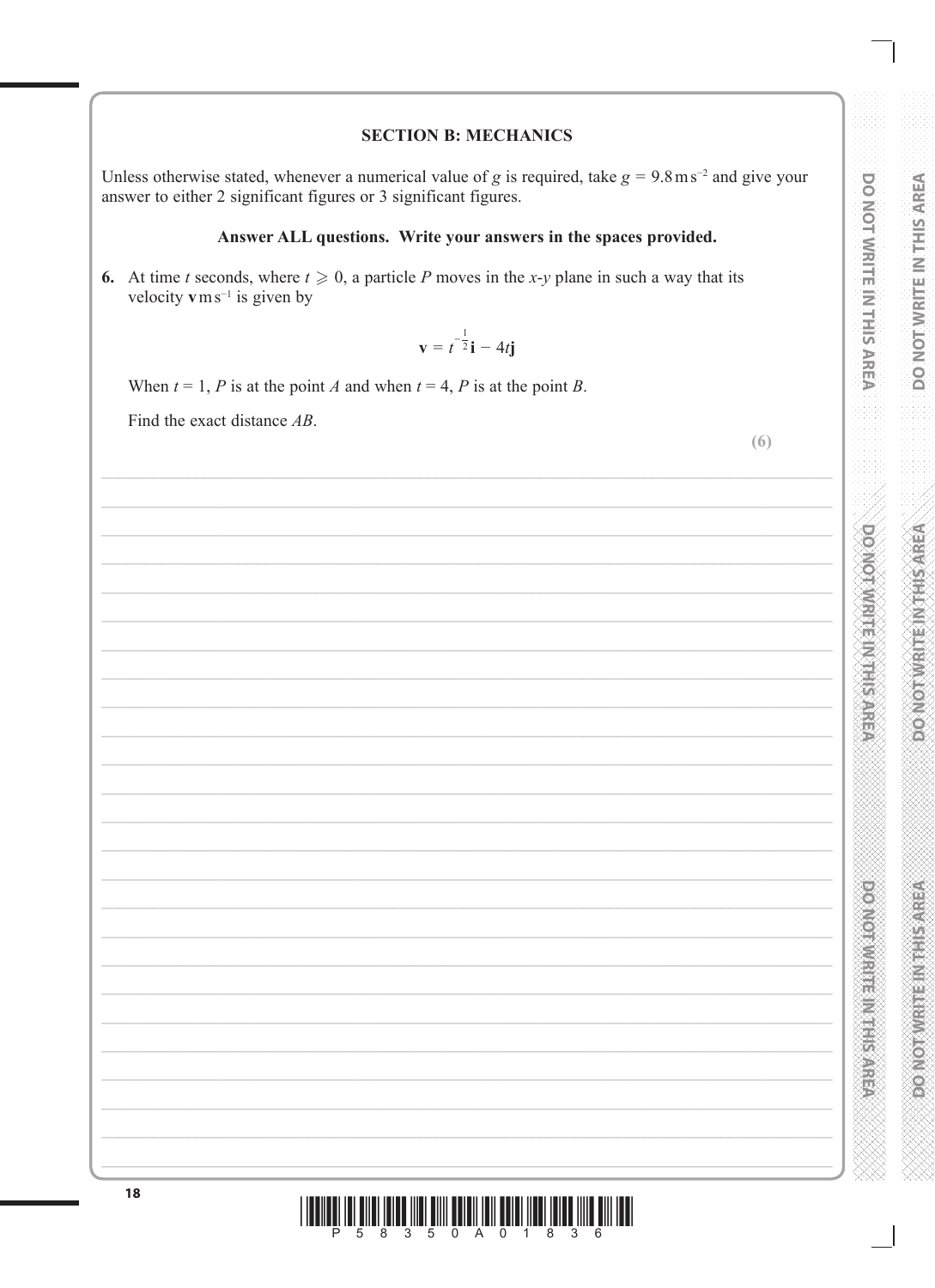| <b>Question 6 continued</b>       |
|-----------------------------------|
|                                   |
|                                   |
|                                   |
|                                   |
|                                   |
|                                   |
|                                   |
|                                   |
|                                   |
|                                   |
|                                   |
|                                   |
|                                   |
|                                   |
|                                   |
|                                   |
|                                   |
|                                   |
|                                   |
|                                   |
|                                   |
|                                   |
|                                   |
| (Total for Question 6 is 6 marks) |
|                                   |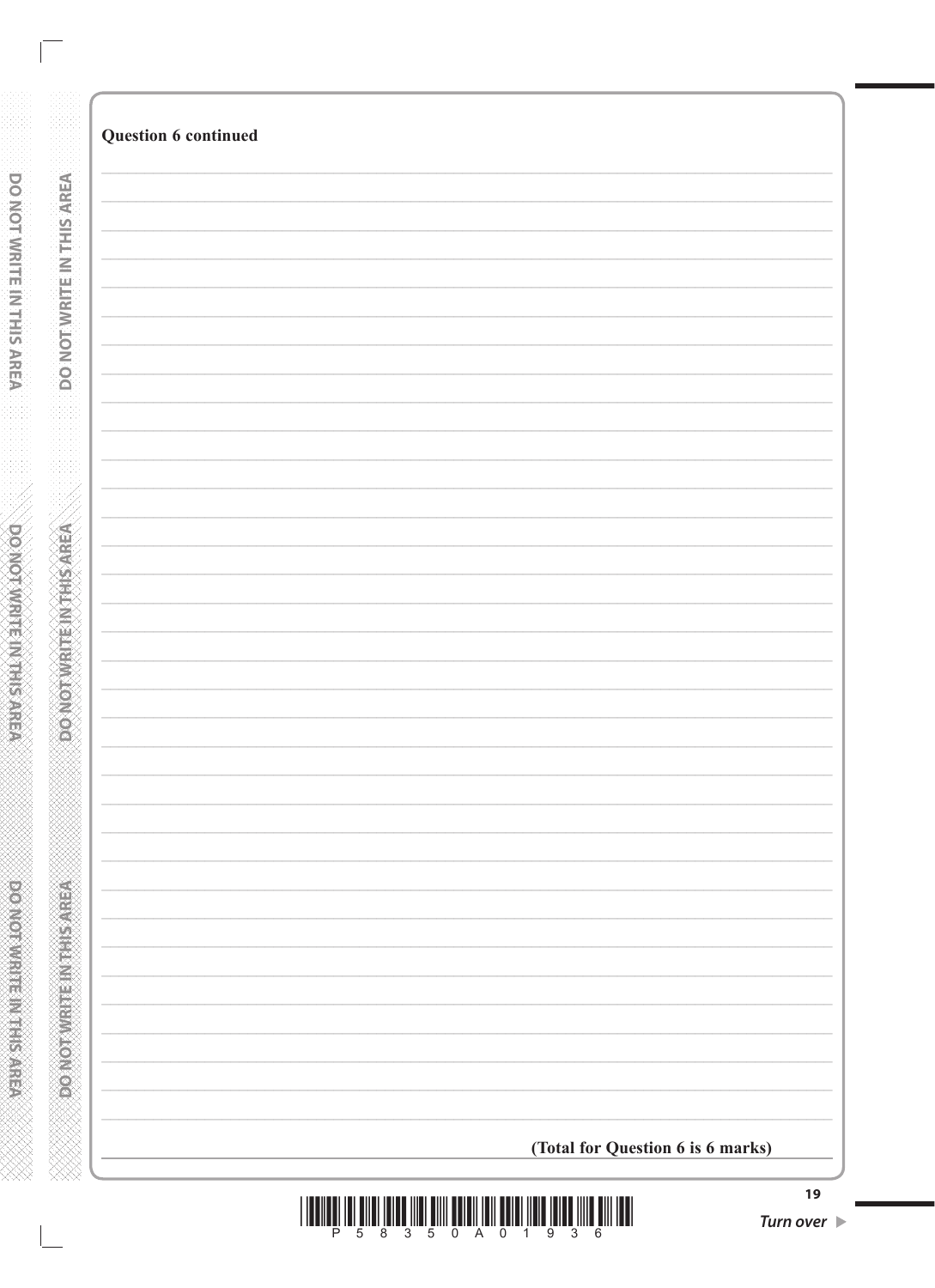**DO NOT WRITE IN THIS AREA**

**POSTER IN THE REPORT OF STREET** 



Using the model,

**7.**

(a) find the acceleration of the crate.

**(6)**

The crate is now pushed along the same floor using the handle. The handle is again inclined at the same angle  $\alpha$  to the floor, and the thrust in the handle is 40N as shown in Figure 2 below.





(b) Explain briefly why the acceleration of the crate would now be less than the acceleration of the crate found in part (a).

**(2)**

**20**  $\begin{bmatrix} 1 & 0 & 0 \\ 0 & 0 & 0 \\ 0 & 0 & 0 \end{bmatrix}$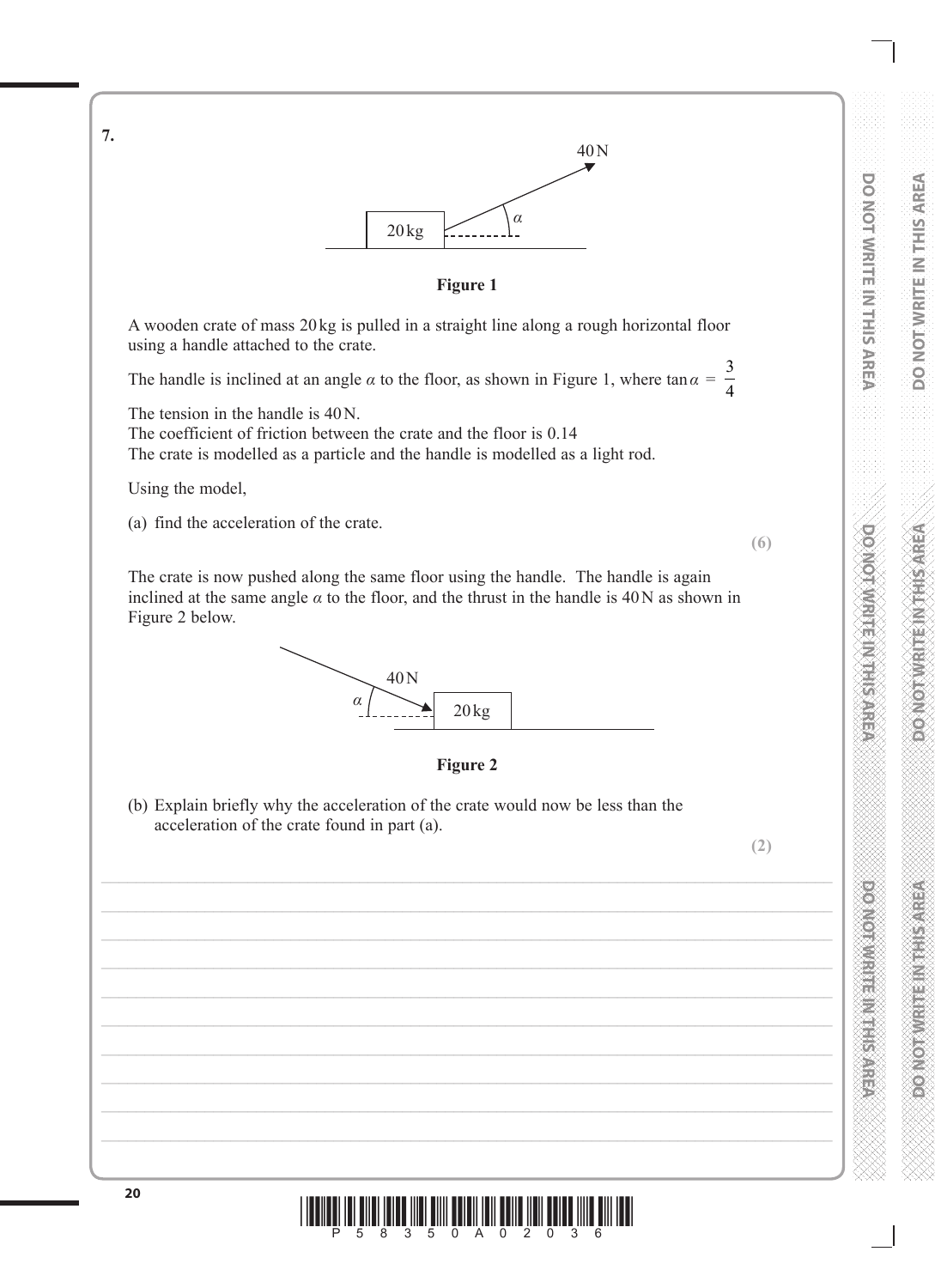| <b>Question 7 continued</b> |
|-----------------------------|
|                             |
|                             |
|                             |
|                             |
|                             |
|                             |
|                             |
|                             |
|                             |
|                             |
|                             |
|                             |
|                             |
|                             |
|                             |
|                             |
|                             |
|                             |
|                             |
|                             |
|                             |
|                             |
|                             |
|                             |
|                             |
|                             |
|                             |
|                             |
|                             |
|                             |
|                             |
|                             |
|                             |
|                             |
|                             |
|                             |
|                             |
|                             |
|                             |
|                             |
|                             |
|                             |
|                             |
|                             |
|                             |
|                             |
|                             |
|                             |
|                             |
|                             |

| <u> I II dheer is an ama san ama ann an amachaidh ann an an an amachaidh ann an </u> |  |  |  |  |  |  |
|--------------------------------------------------------------------------------------|--|--|--|--|--|--|
|                                                                                      |  |  |  |  |  |  |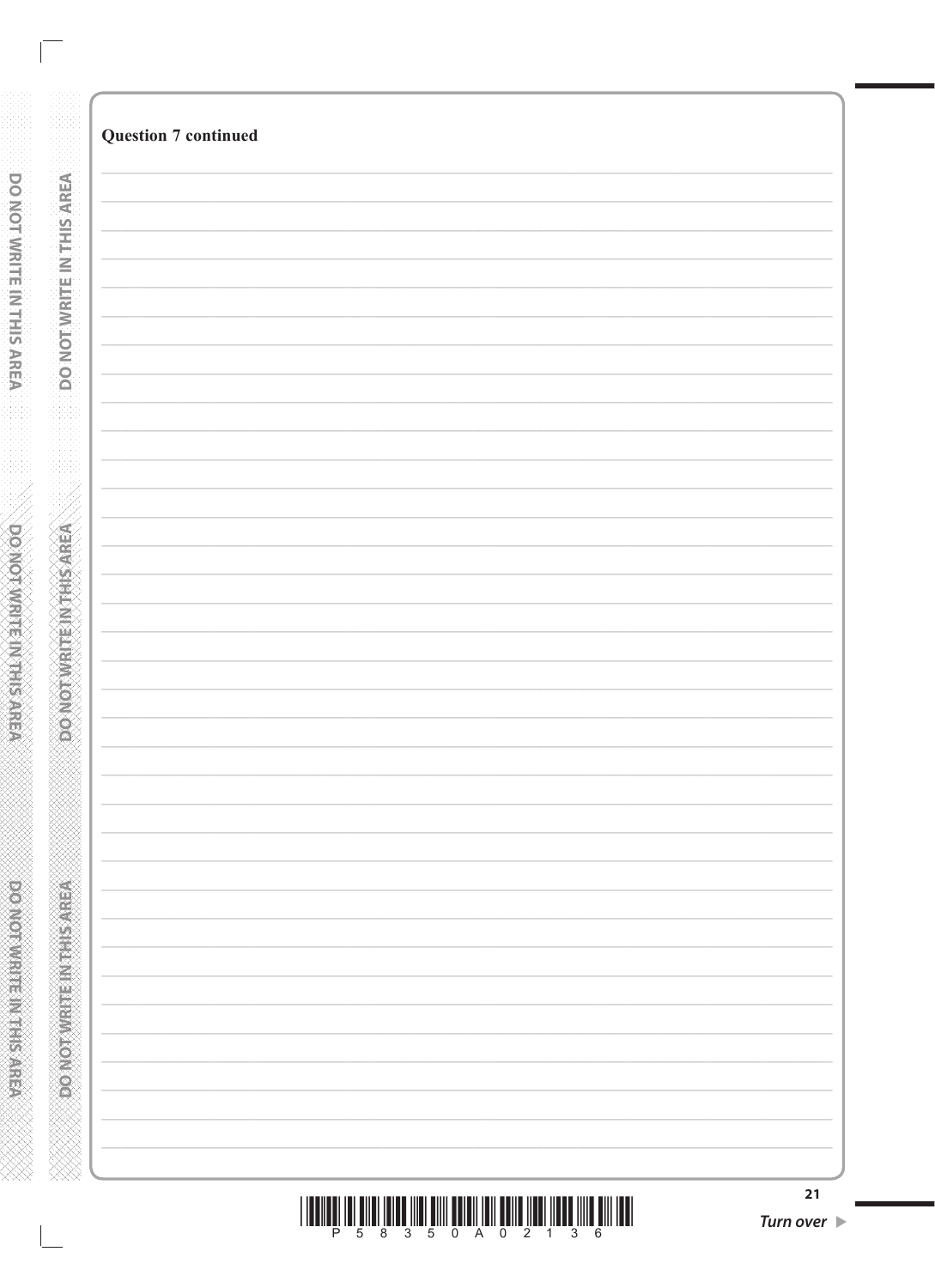| <b>Question 7 continued</b> |                                 |
|-----------------------------|---------------------------------|
|                             |                                 |
|                             |                                 |
|                             | DO NOT WRITE IN THIS AREA       |
|                             |                                 |
|                             |                                 |
|                             |                                 |
|                             |                                 |
|                             |                                 |
|                             |                                 |
|                             |                                 |
|                             |                                 |
|                             |                                 |
|                             |                                 |
|                             |                                 |
|                             |                                 |
|                             |                                 |
|                             |                                 |
|                             |                                 |
|                             |                                 |
|                             |                                 |
|                             |                                 |
|                             |                                 |
|                             | <b>DO NOT WRITE IN THIS ARE</b> |
|                             |                                 |
|                             |                                 |
|                             |                                 |
|                             |                                 |
|                             |                                 |
|                             |                                 |
|                             |                                 |
|                             |                                 |
|                             |                                 |
|                             |                                 |
|                             |                                 |
|                             |                                 |
|                             |                                 |
|                             |                                 |
|                             |                                 |
|                             |                                 |
|                             |                                 |
|                             |                                 |
|                             |                                 |
|                             |                                 |
|                             | <b>DONOTHER HER NEWSPAPE</b>    |
|                             |                                 |
|                             |                                 |
|                             |                                 |
|                             |                                 |
|                             |                                 |
|                             |                                 |
|                             |                                 |
|                             |                                 |
|                             |                                 |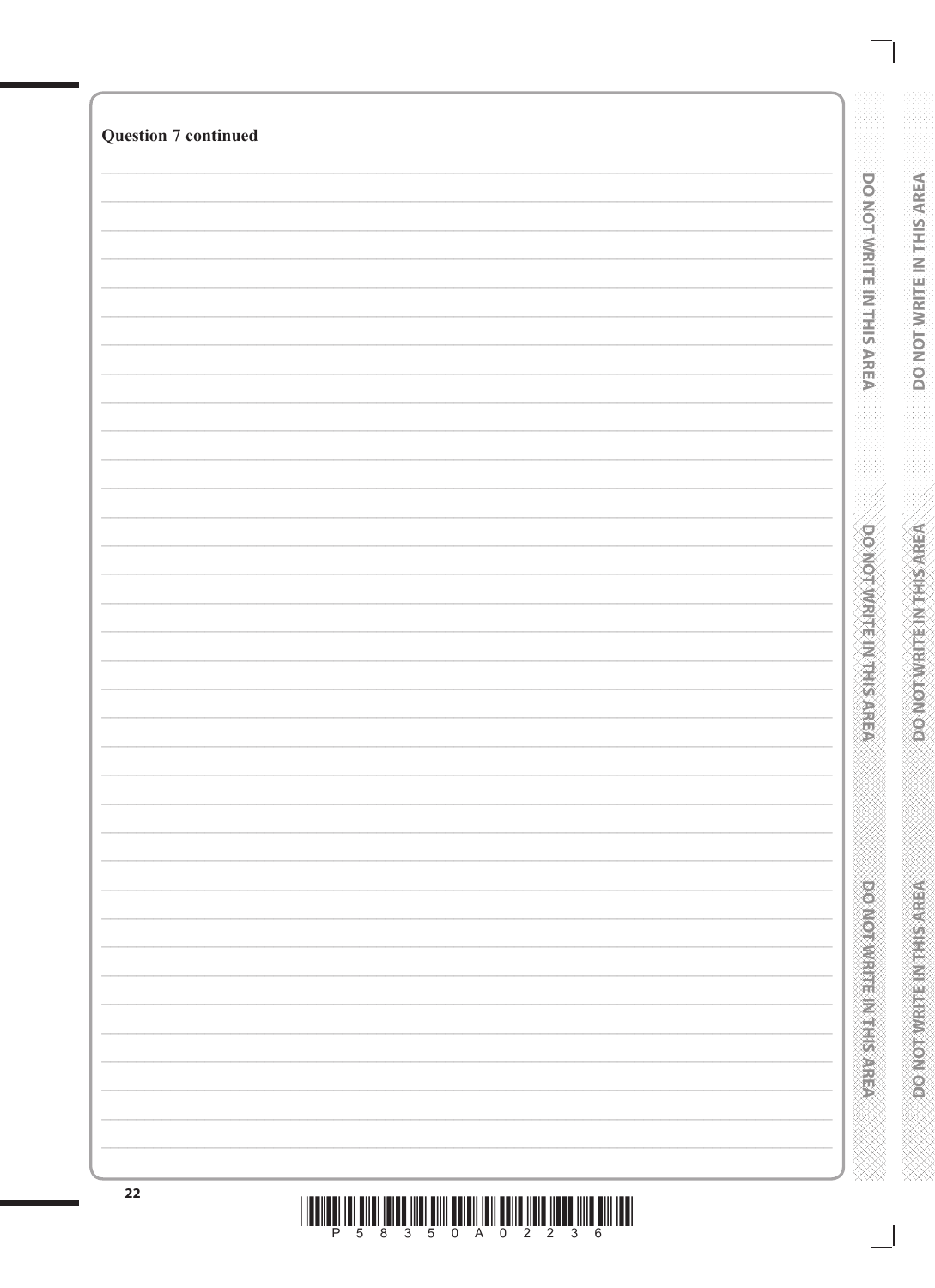|                           | <b>Question 7 continued</b>       |
|---------------------------|-----------------------------------|
| DO NOT WRITE IN THIS AREA |                                   |
|                           |                                   |
|                           |                                   |
|                           |                                   |
|                           |                                   |
|                           |                                   |
|                           |                                   |
|                           |                                   |
|                           |                                   |
|                           |                                   |
|                           |                                   |
|                           |                                   |
|                           |                                   |
|                           |                                   |
|                           |                                   |
|                           |                                   |
|                           |                                   |
|                           |                                   |
|                           |                                   |
|                           |                                   |
|                           |                                   |
|                           |                                   |
|                           |                                   |
|                           |                                   |
|                           |                                   |
|                           |                                   |
|                           |                                   |
|                           |                                   |
|                           |                                   |
|                           | (Total for Question 7 is 8 marks) |
|                           |                                   |

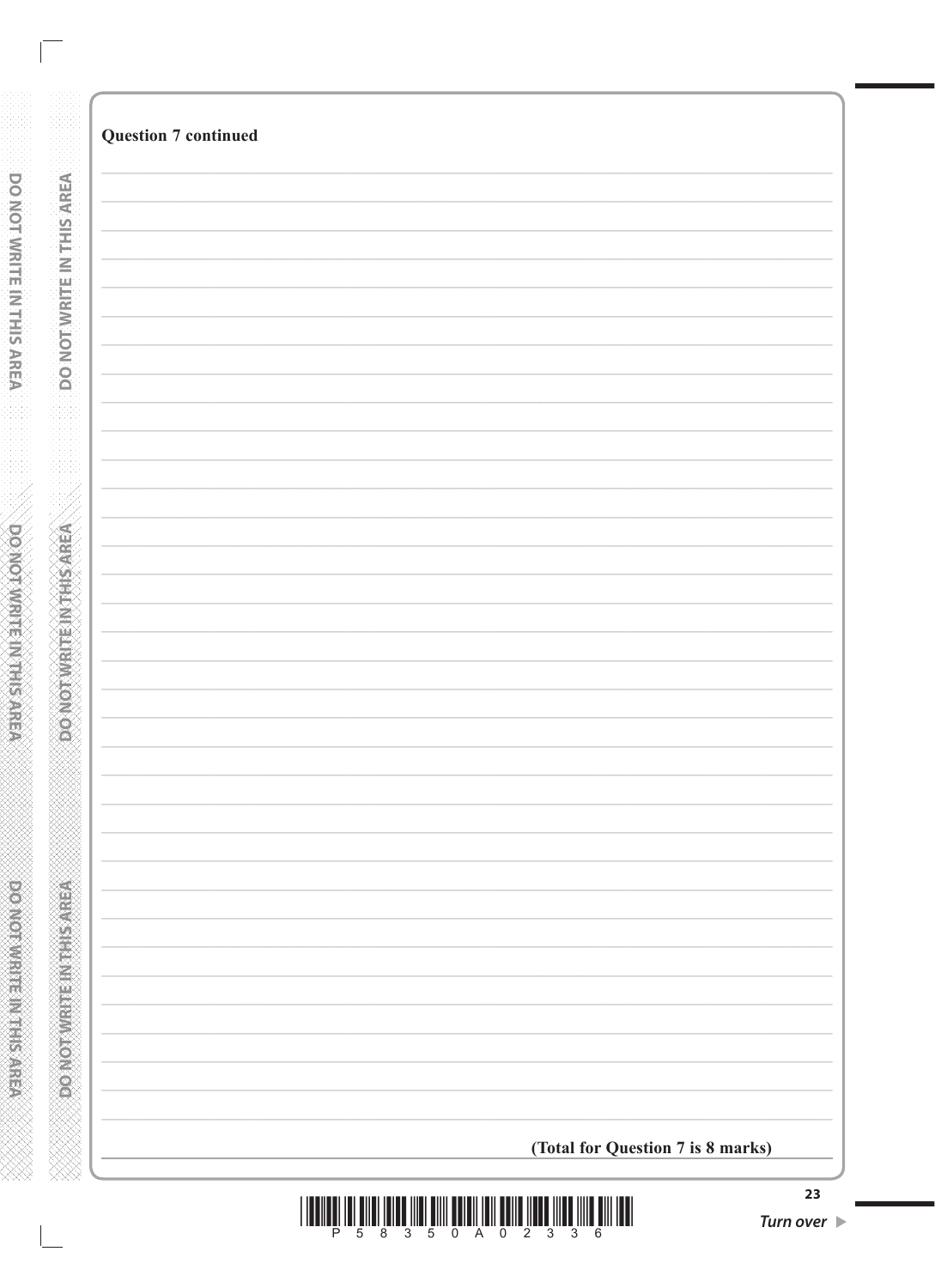DO NOT WRITE IN THIS AREA **DOVIDIANTE NAMES** 

**POSTER IN THE REPORT OF STREET** 



8. [In this question i and j are horizontal unit vectors due east and due north respectively and position vectors are given relative to the fixed point  $O.$ ]

A particle  $P$  moves with constant acceleration. At time  $t = 0$ , the particle is at O and is moving with velocity  $(2i - 3j)$  m s<sup>-1</sup> At time  $t = 2$  seconds, P is at the point A with position vector  $(7i - 10j)$  m.

(a) Show that the magnitude of the acceleration of P is  $2.5 \text{ m s}^{-2}$ 

jill <mark>illi <sup>a</sup>nd <sup>a</sup>nd in ônd yn ônd am <sup>5</sup>nd twe <sup>an e</sup>.</mark>

. 5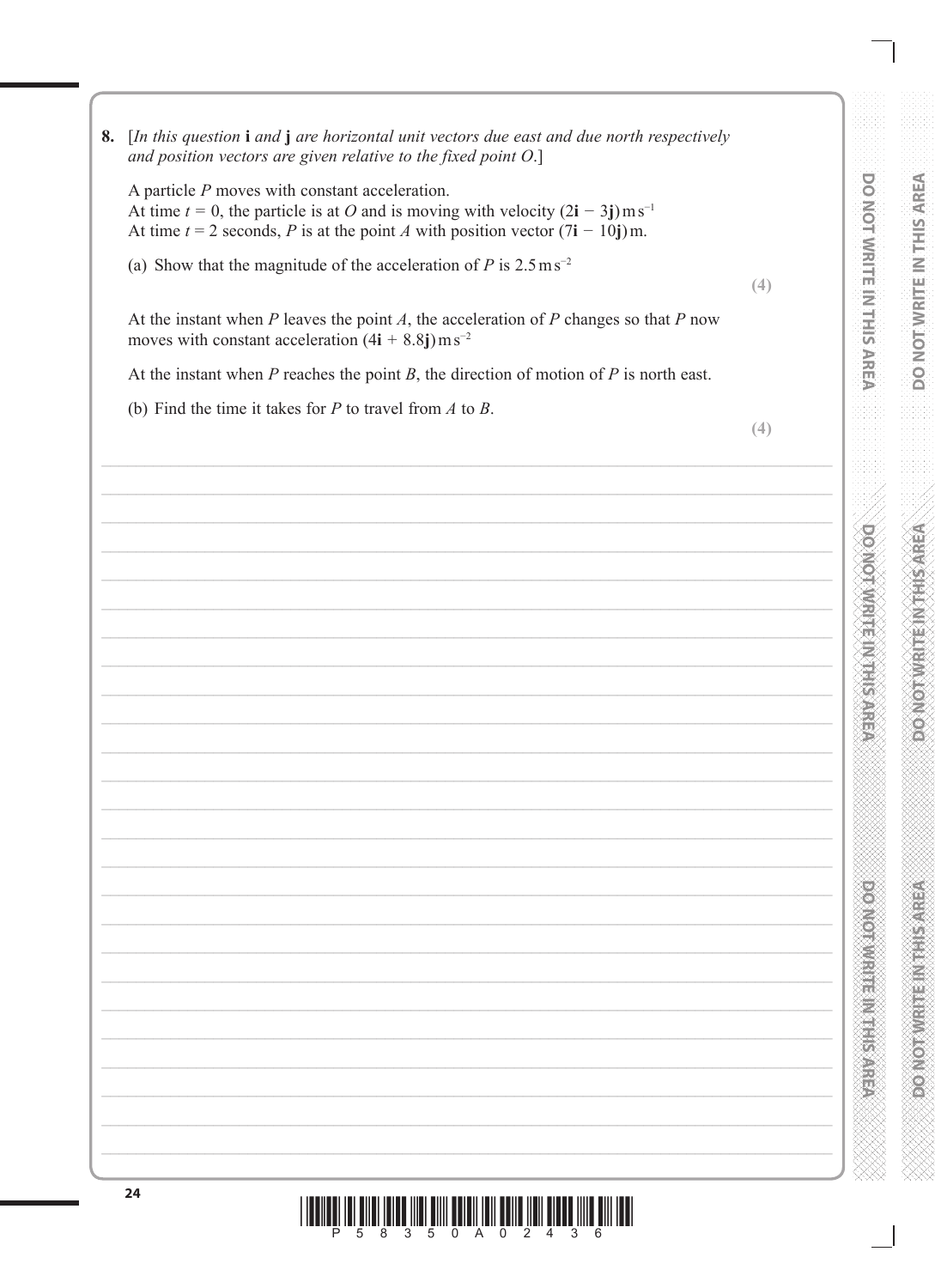|                            | <b>Question 8 continued</b> |
|----------------------------|-----------------------------|
|                            |                             |
|                            |                             |
|                            |                             |
|                            |                             |
|                            |                             |
| DO NOT WRITE IN THIS AREA  |                             |
|                            |                             |
|                            |                             |
|                            |                             |
|                            |                             |
|                            |                             |
|                            |                             |
|                            |                             |
|                            |                             |
|                            |                             |
|                            |                             |
|                            |                             |
| DONOTWRITEIN/THS/AREA      |                             |
|                            |                             |
|                            |                             |
|                            |                             |
|                            |                             |
|                            |                             |
|                            |                             |
|                            |                             |
|                            |                             |
|                            |                             |
|                            |                             |
|                            |                             |
|                            |                             |
|                            |                             |
|                            |                             |
|                            |                             |
|                            |                             |
|                            |                             |
|                            |                             |
|                            |                             |
| <b>PONCERT ENGINEERING</b> |                             |
|                            |                             |
|                            |                             |
|                            |                             |
|                            |                             |
|                            |                             |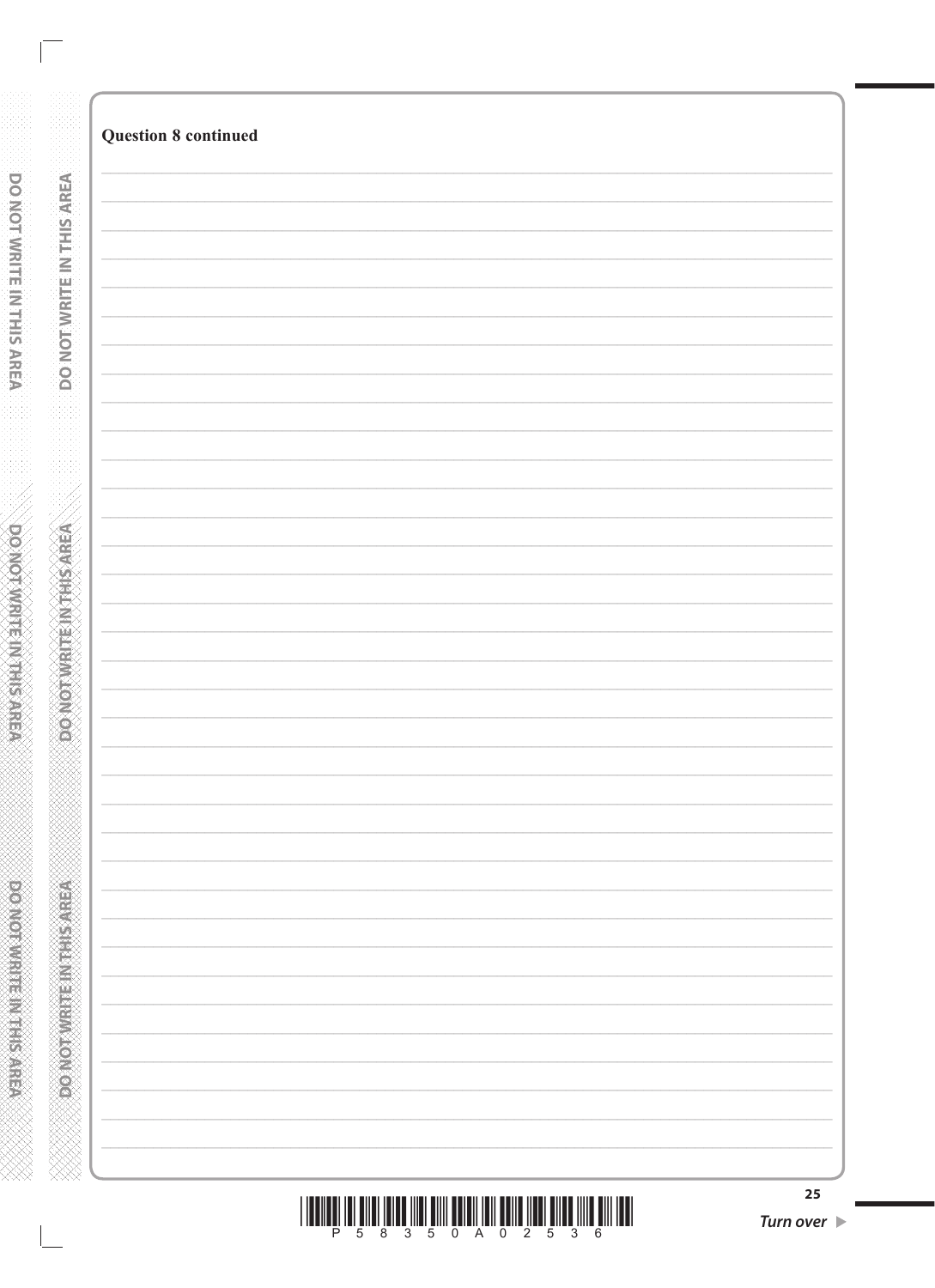| <b>Question 8 continued</b> |  |
|-----------------------------|--|
|                             |  |
|                             |  |
|                             |  |
|                             |  |
|                             |  |
|                             |  |
|                             |  |
|                             |  |
|                             |  |
|                             |  |
|                             |  |
|                             |  |
|                             |  |
|                             |  |
|                             |  |
|                             |  |
|                             |  |
|                             |  |
|                             |  |
|                             |  |
|                             |  |
|                             |  |
|                             |  |
|                             |  |
|                             |  |
|                             |  |
|                             |  |
|                             |  |
|                             |  |
|                             |  |
|                             |  |
|                             |  |
|                             |  |
|                             |  |
|                             |  |
|                             |  |
|                             |  |
|                             |  |
|                             |  |
|                             |  |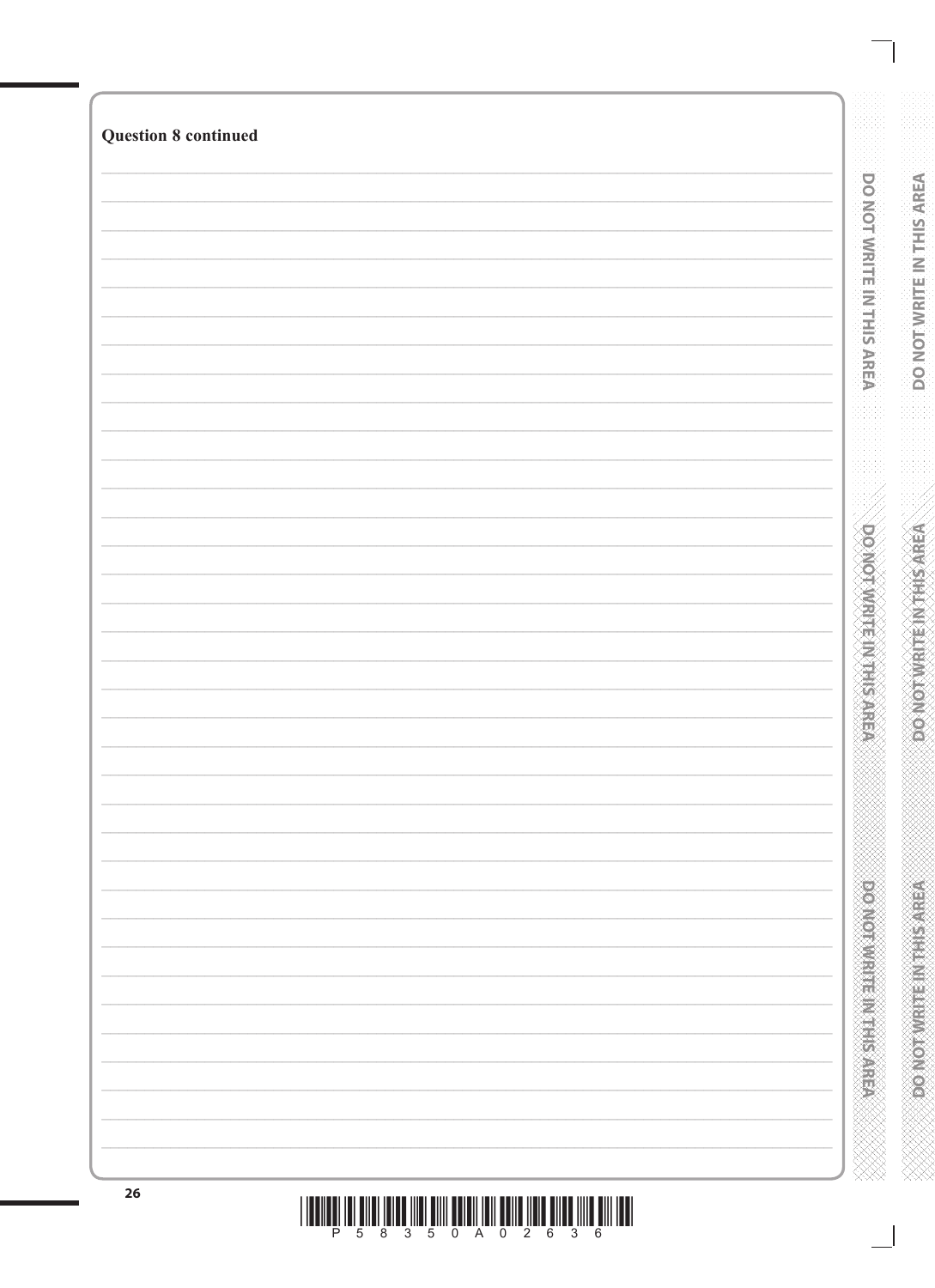| <b>Question 8 continued</b>       |
|-----------------------------------|
|                                   |
|                                   |
|                                   |
|                                   |
|                                   |
|                                   |
|                                   |
|                                   |
|                                   |
|                                   |
|                                   |
|                                   |
|                                   |
|                                   |
|                                   |
|                                   |
|                                   |
|                                   |
|                                   |
|                                   |
|                                   |
|                                   |
|                                   |
|                                   |
|                                   |
|                                   |
|                                   |
|                                   |
|                                   |
|                                   |
|                                   |
|                                   |
|                                   |
| (Total for Question 8 is 8 marks) |

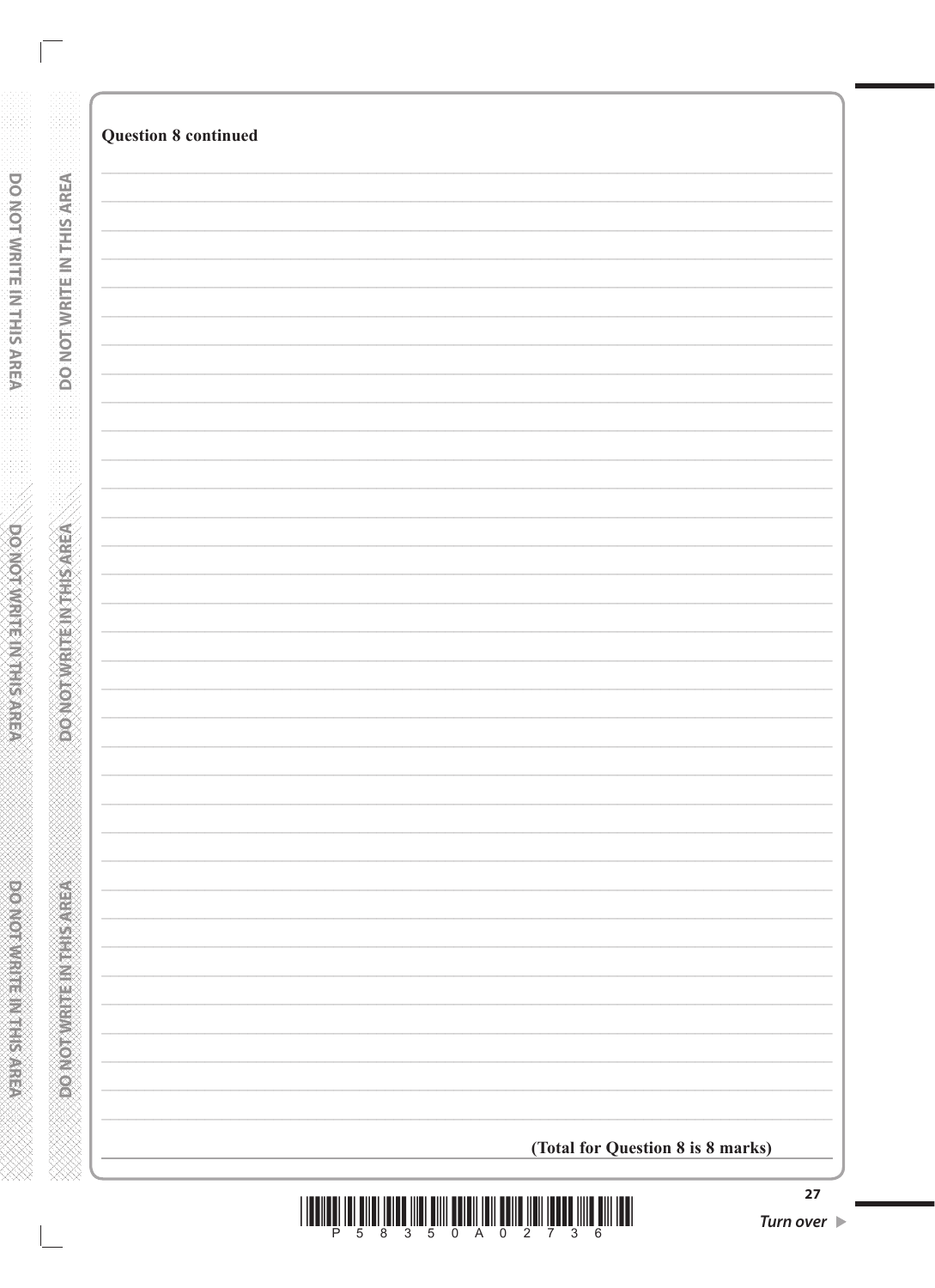

### **Figure 3**

A plank, *AB*, of mass *M* and length 2*a*, rests with its end *A* against a rough vertical wall. The plank is held in a horizontal position by a rope. One end of the rope is attached to the plank at *B* and the other end is attached to the wall at the point *C*, which is vertically above *A*.

A small block of mass 3*M* is placed on the plank at the point *P*, where  $AP = x$ . The plank is in equilibrium in a vertical plane which is perpendicular to the wall.

The angle between the rope and the plank is  $\alpha$ , where tan  $\alpha = \alpha$ 3  $\frac{2}{4}$ , as shown in Figure 3.

The plank is modelled as a uniform rod, the block is modelled as a particle and the rope is modelled as a light inextensible string.

(a) Using the model, show that the tension in the rope is  $5Mg(3)$ 6  $Mg(3x + a)$ *a*  $(3x + a)$ 

The magnitude of the horizontal component of the force exerted on the plank at *A* by the wall is 2*Mg*.

(b) Find *x* in terms of *a*.

The force exerted on the plank at *A* by the wall acts in a direction which makes an angle  $\beta$  with the horizontal.

(c) Find the value of tan*β*

The rope will break if the tension in it exceeds 5*Mg*.

- (d) Explain how this will restrict the possible positions of *P*. You must justify your answer carefully.
- **(3)**

**(5)**



**9.**

**(2)**

**(3)**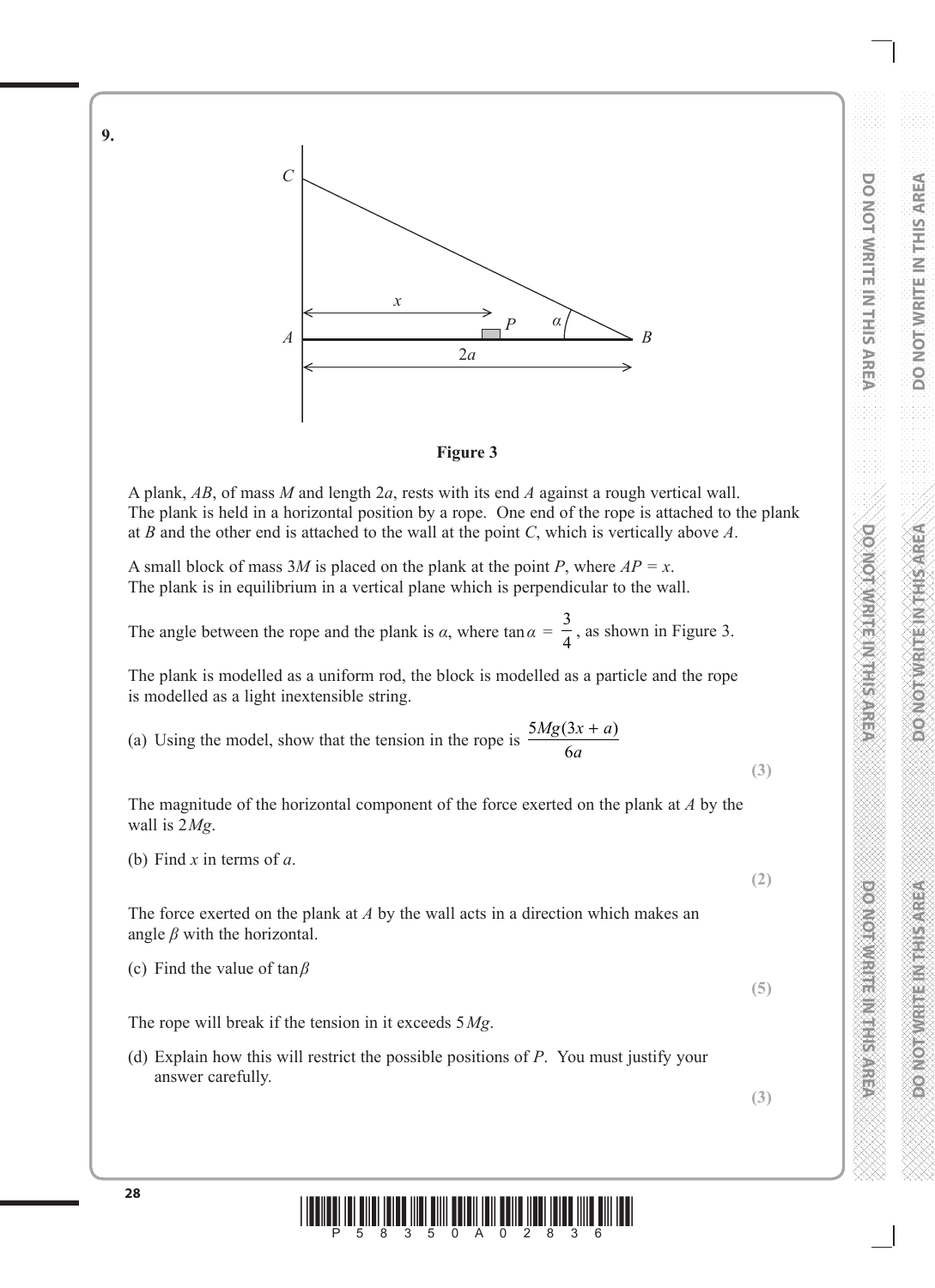| <b>Question 9 continued</b> |
|-----------------------------|
|                             |
|                             |
|                             |
|                             |
|                             |
|                             |
|                             |
|                             |
|                             |
|                             |
|                             |
|                             |
|                             |
|                             |
|                             |
|                             |
|                             |
|                             |
|                             |
|                             |
|                             |
|                             |
|                             |
|                             |
|                             |
|                             |
|                             |
|                             |
|                             |
|                             |
|                             |
|                             |
|                             |
|                             |
|                             |
|                             |
|                             |
|                             |
|                             |
|                             |
|                             |
|                             |

 $\begin{array}{c} \text{if} \ \text{if} \ \text{if} \ \text{if} \ \text{if} \ \text{if} \ \text{if} \ \text{if} \ \text{if} \ \text{if} \ \text{if} \ \text{if} \ \text{if} \ \text{if} \ \text{if} \ \text{if} \ \text{if} \ \text{if} \ \text{if} \ \text{if} \ \text{if} \ \text{if} \ \text{if} \ \text{if} \ \text{if} \ \text{if} \ \text{if} \ \text{if} \ \text{if} \ \text{if} \ \text{if} \ \text{if} \ \text{if} \ \text{if} \ \text{if} \ \text{$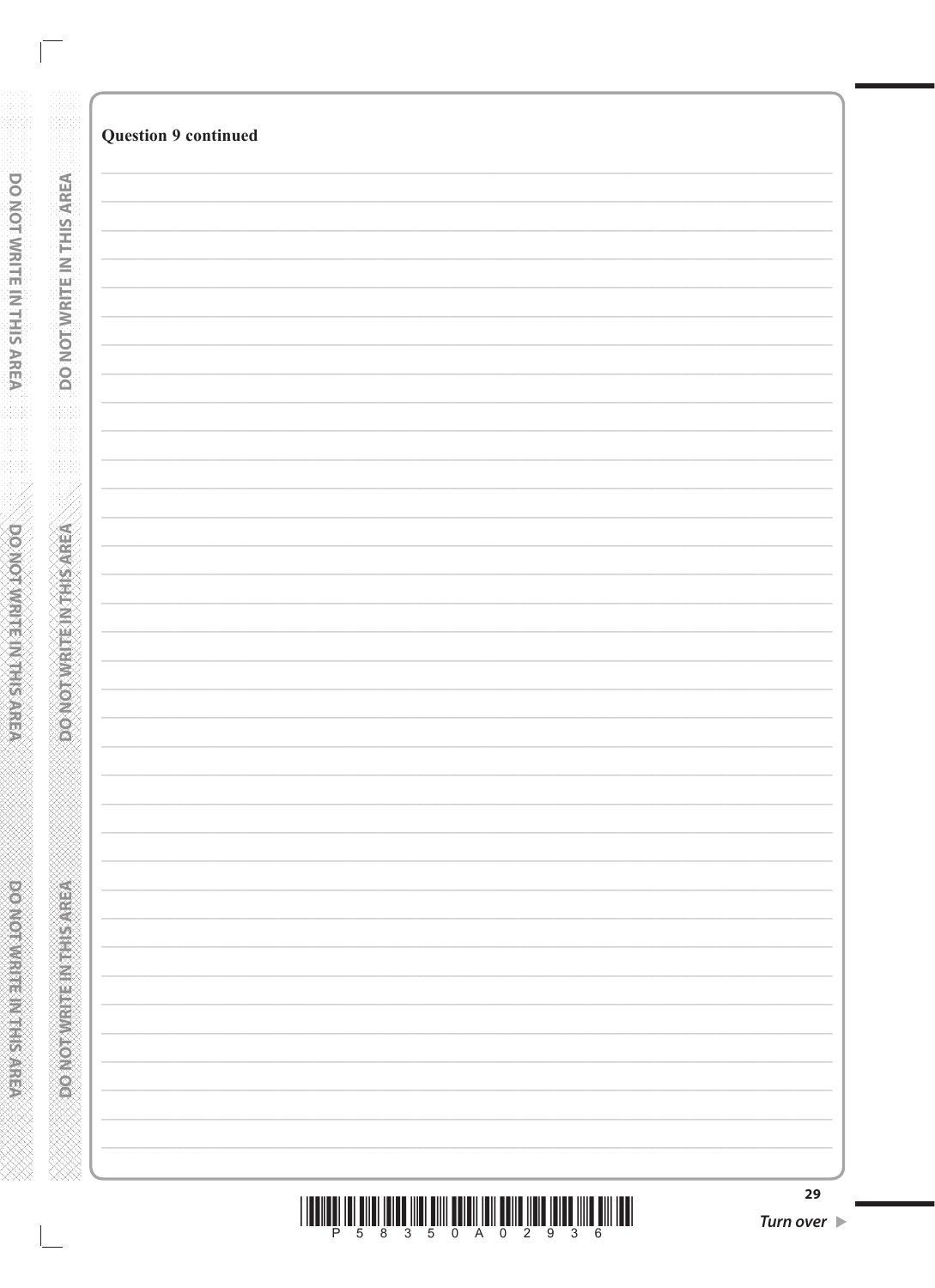| <b>Question 9 continued</b> |                                  |
|-----------------------------|----------------------------------|
|                             |                                  |
|                             |                                  |
|                             | <b>DO NOT WRITE IN THIS AREA</b> |
|                             |                                  |
|                             |                                  |
|                             |                                  |
|                             |                                  |
|                             |                                  |
|                             |                                  |
|                             |                                  |
|                             |                                  |
|                             |                                  |
|                             |                                  |
|                             |                                  |
|                             |                                  |
|                             |                                  |
|                             |                                  |
|                             |                                  |
|                             |                                  |
|                             |                                  |
|                             |                                  |
|                             |                                  |
|                             |                                  |
|                             | <b>DOMONARY MENTION</b>          |
|                             |                                  |
|                             |                                  |
|                             |                                  |
|                             |                                  |
|                             |                                  |
|                             |                                  |
|                             |                                  |
|                             |                                  |
|                             |                                  |
|                             |                                  |
|                             |                                  |
|                             |                                  |
|                             |                                  |
|                             |                                  |
|                             |                                  |
|                             |                                  |
|                             |                                  |
|                             | <b>PERMIT AND RESIDENCE</b>      |
|                             |                                  |
|                             |                                  |
|                             |                                  |
|                             |                                  |
|                             |                                  |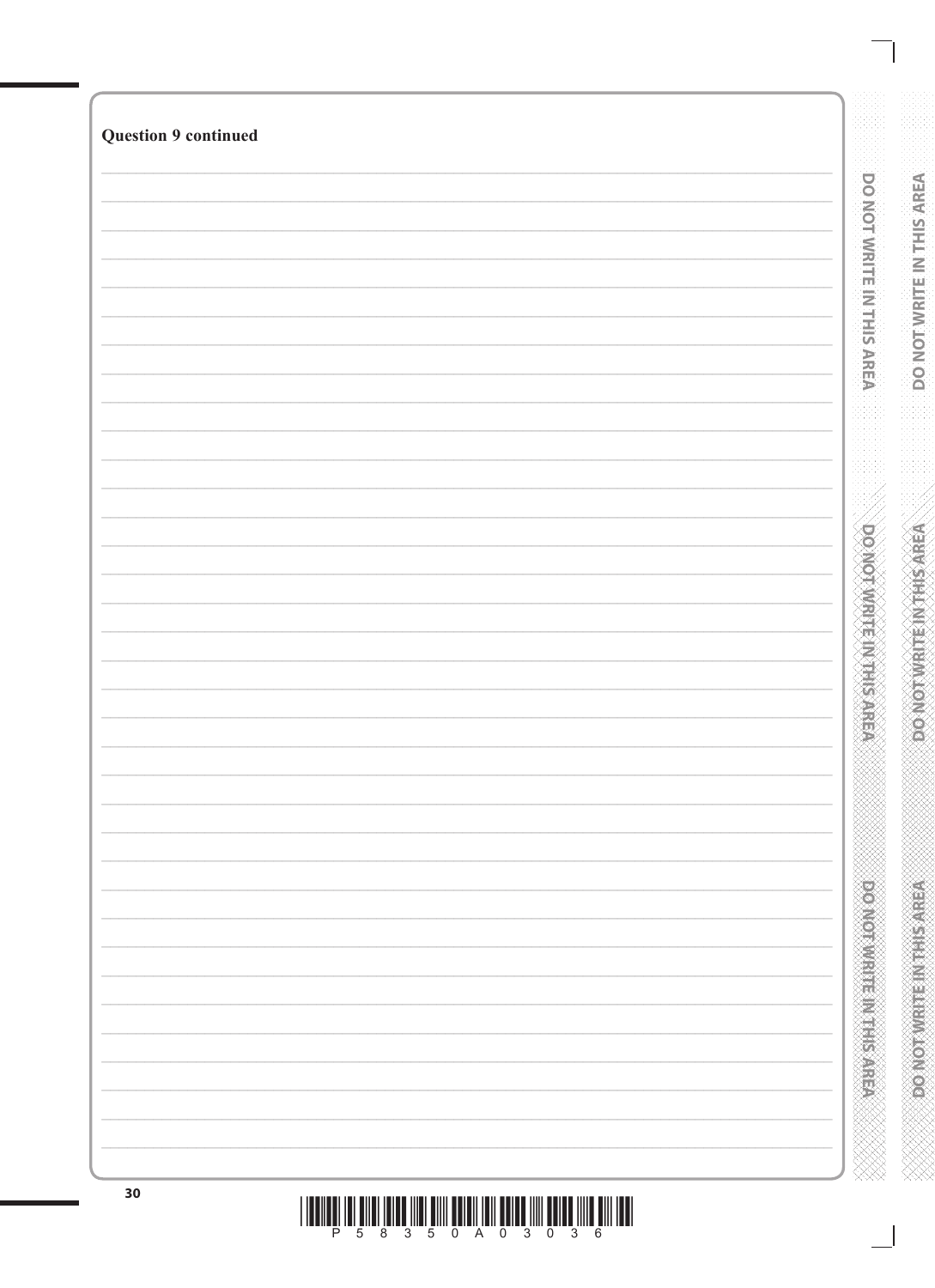| <b>Question 9 continued</b>        |
|------------------------------------|
|                                    |
|                                    |
|                                    |
|                                    |
|                                    |
|                                    |
|                                    |
|                                    |
|                                    |
|                                    |
|                                    |
|                                    |
|                                    |
|                                    |
|                                    |
|                                    |
|                                    |
|                                    |
|                                    |
|                                    |
|                                    |
|                                    |
|                                    |
|                                    |
|                                    |
|                                    |
|                                    |
|                                    |
|                                    |
|                                    |
|                                    |
|                                    |
|                                    |
|                                    |
| (Total for Question 9 is 13 marks) |
|                                    |

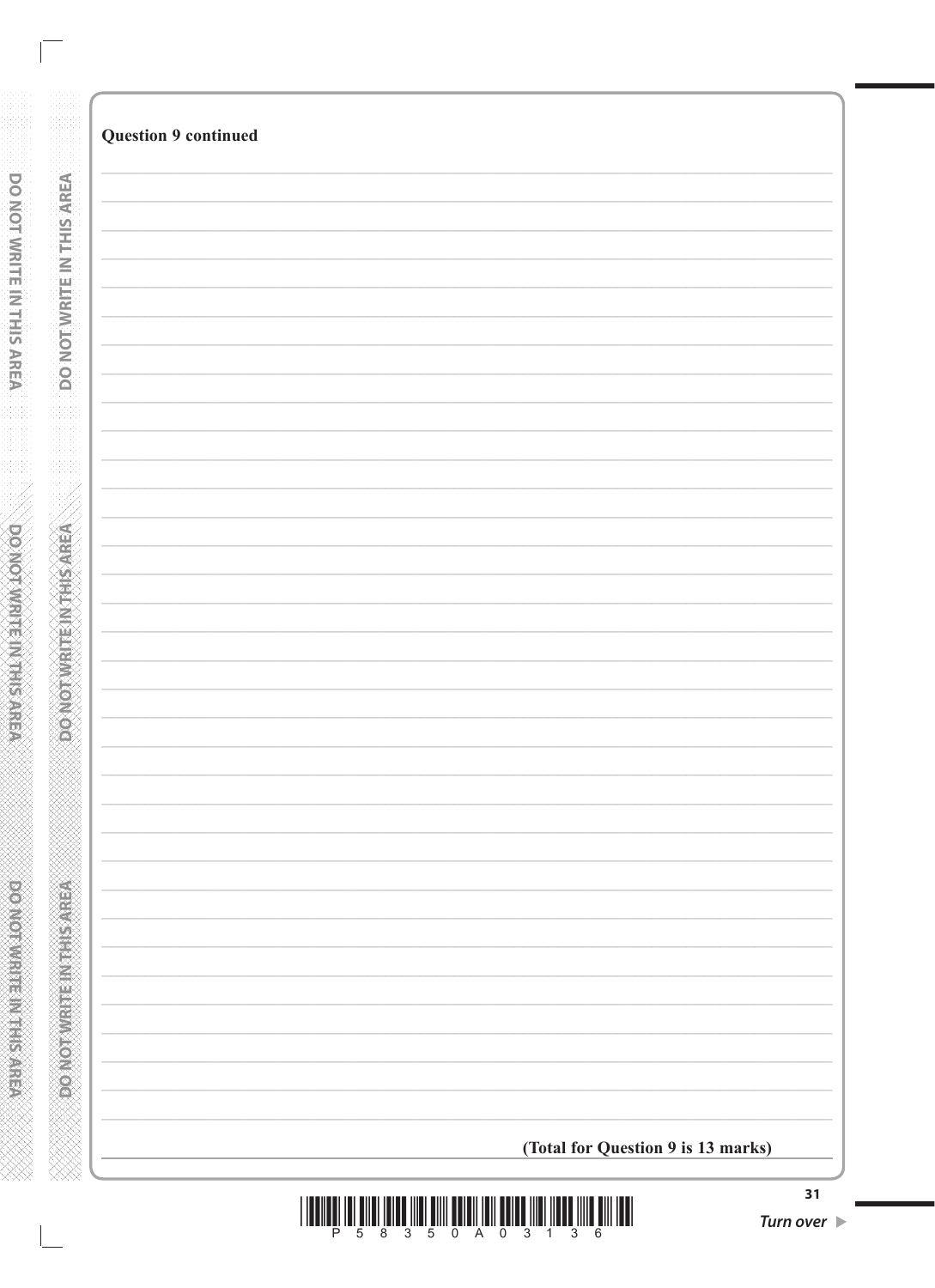**DO NOT WRITE IN THIS AREA DO NOT WRITE IN THE INTERNATION DOMOT/WRITE IN THIS AREA DO NOT WRITE IN THE INTERNATIONAL CONTRACTOR** 

**(2)**

**(9)**

**(1)**

**(3)**

**DO NOT WRITE IN THIS AREA**



The target is modelled as being the point *T*, as shown in Figure 4. The ball is modelled as a particle moving freely under gravity.

In the subsequent motion, the highest point reached by the ball is 3m above the ground.

A boy throws a ball at a target. At the instant when the ball leaves the boy's hand at the point *A*, the ball is 2m above horizontal ground and is moving with speed *U* at an angle *α*

Using the model,

above the horizontal.

**10.**

(a) show that 
$$
U^2 = \frac{2g}{\sin^2 \alpha}
$$
.

The point *T* is at a horizontal distance of 20m from *A* and is at a height of 0.75m above the ground. The ball reaches *T* without hitting the ground.

(b) Find the size of the angle *α*

(c) State one limitation of the model that could affect your answer to part (b).

(d) Find the time taken for the ball to travel from *A* to *T*.



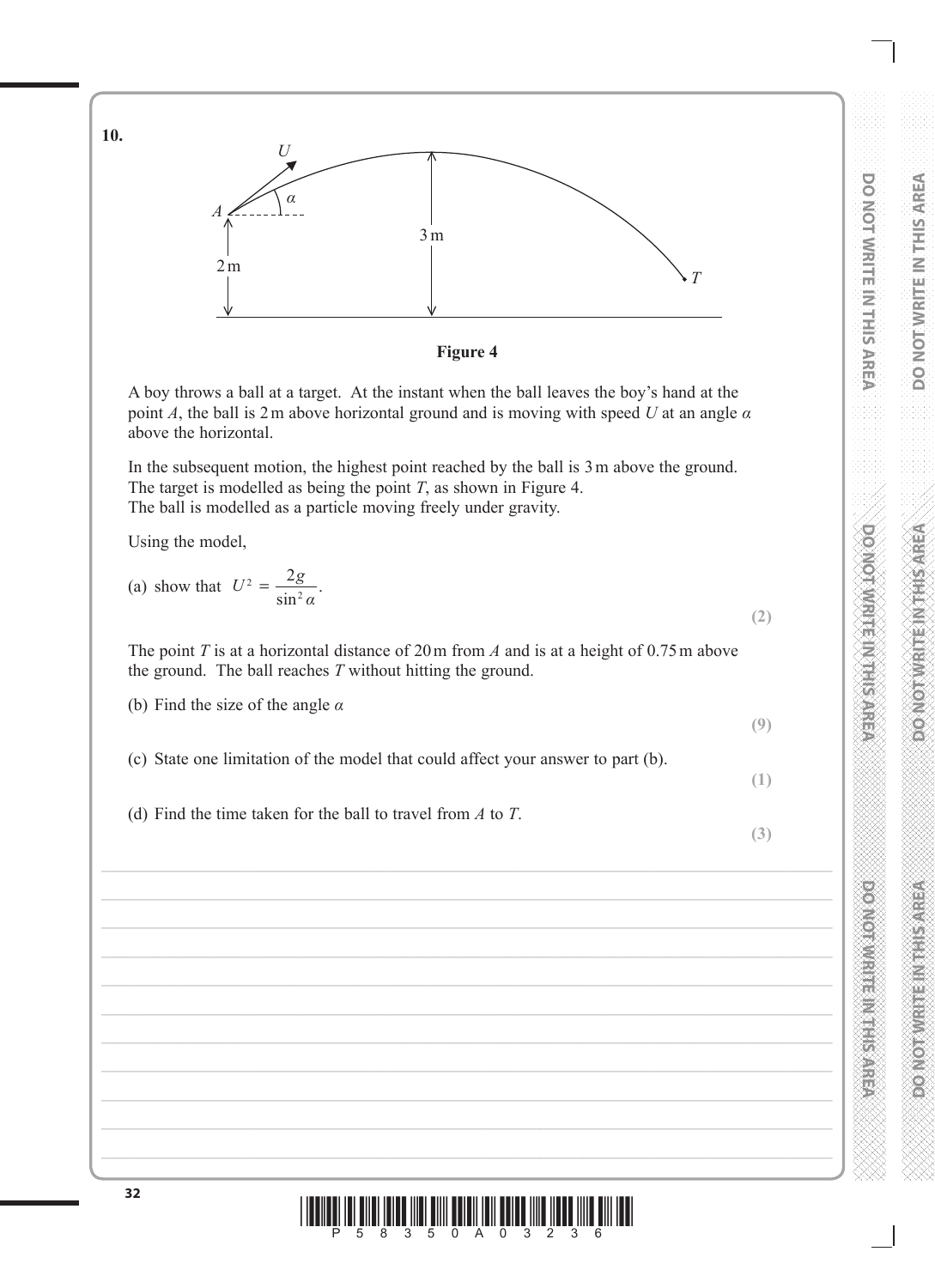| Question 10 continued |
|-----------------------|
|                       |
|                       |
|                       |
|                       |
|                       |
|                       |
|                       |
|                       |
|                       |
|                       |
|                       |
|                       |
|                       |
|                       |
|                       |
|                       |
|                       |
|                       |
|                       |
|                       |
|                       |
|                       |
|                       |
|                       |
|                       |
|                       |
|                       |
|                       |
|                       |
|                       |
|                       |
|                       |
|                       |
|                       |
|                       |
|                       |
|                       |
|                       |
|                       |
|                       |
|                       |
|                       |
|                       |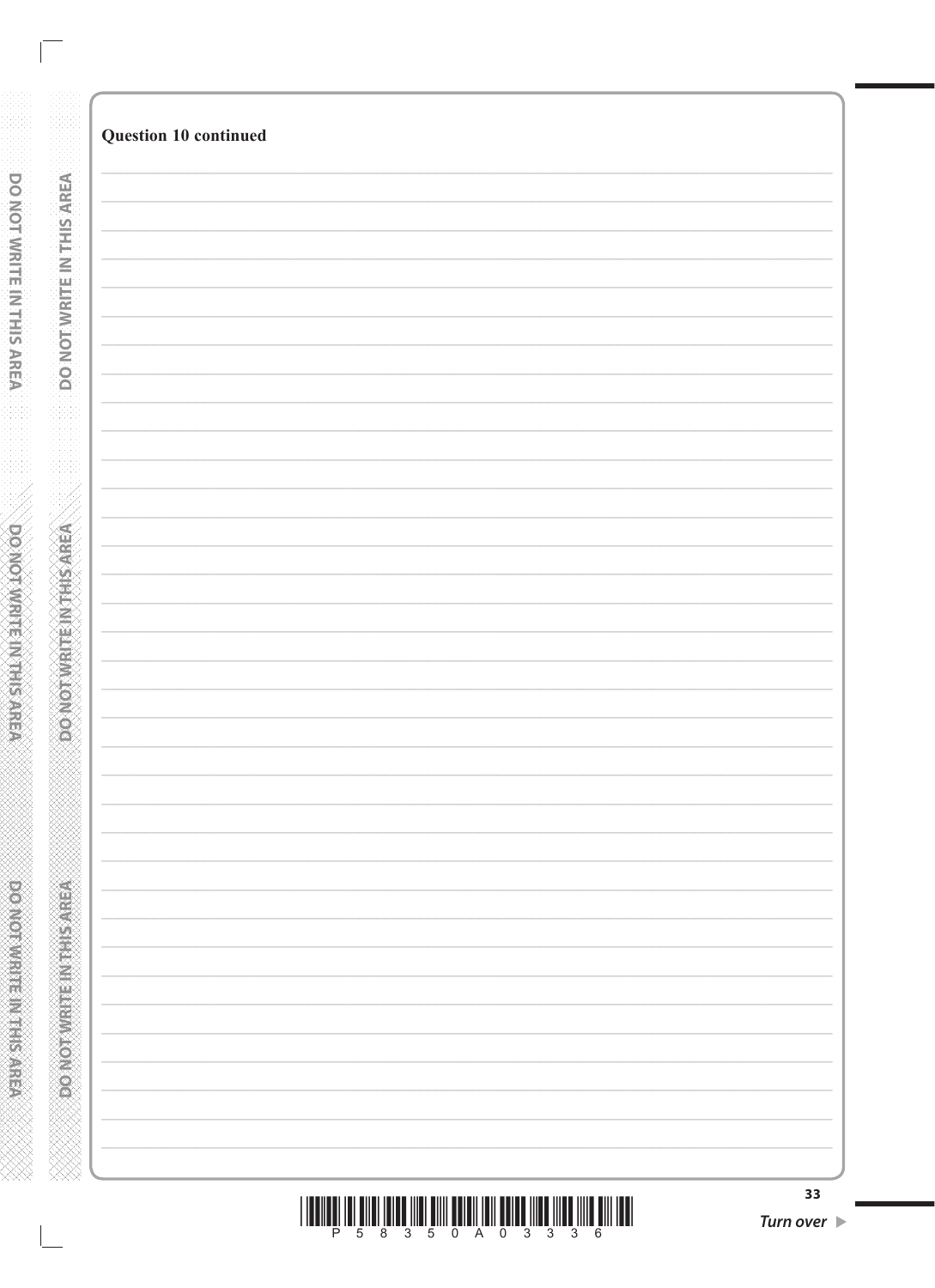| Question 10 continued |  |
|-----------------------|--|
|                       |  |
|                       |  |
|                       |  |
|                       |  |
|                       |  |
|                       |  |
|                       |  |
|                       |  |
|                       |  |
|                       |  |
|                       |  |
|                       |  |
|                       |  |
|                       |  |
|                       |  |
|                       |  |
|                       |  |
|                       |  |
|                       |  |
|                       |  |
|                       |  |
|                       |  |
|                       |  |
|                       |  |
|                       |  |
|                       |  |
|                       |  |
|                       |  |
|                       |  |
|                       |  |
|                       |  |
|                       |  |
|                       |  |
|                       |  |
|                       |  |
|                       |  |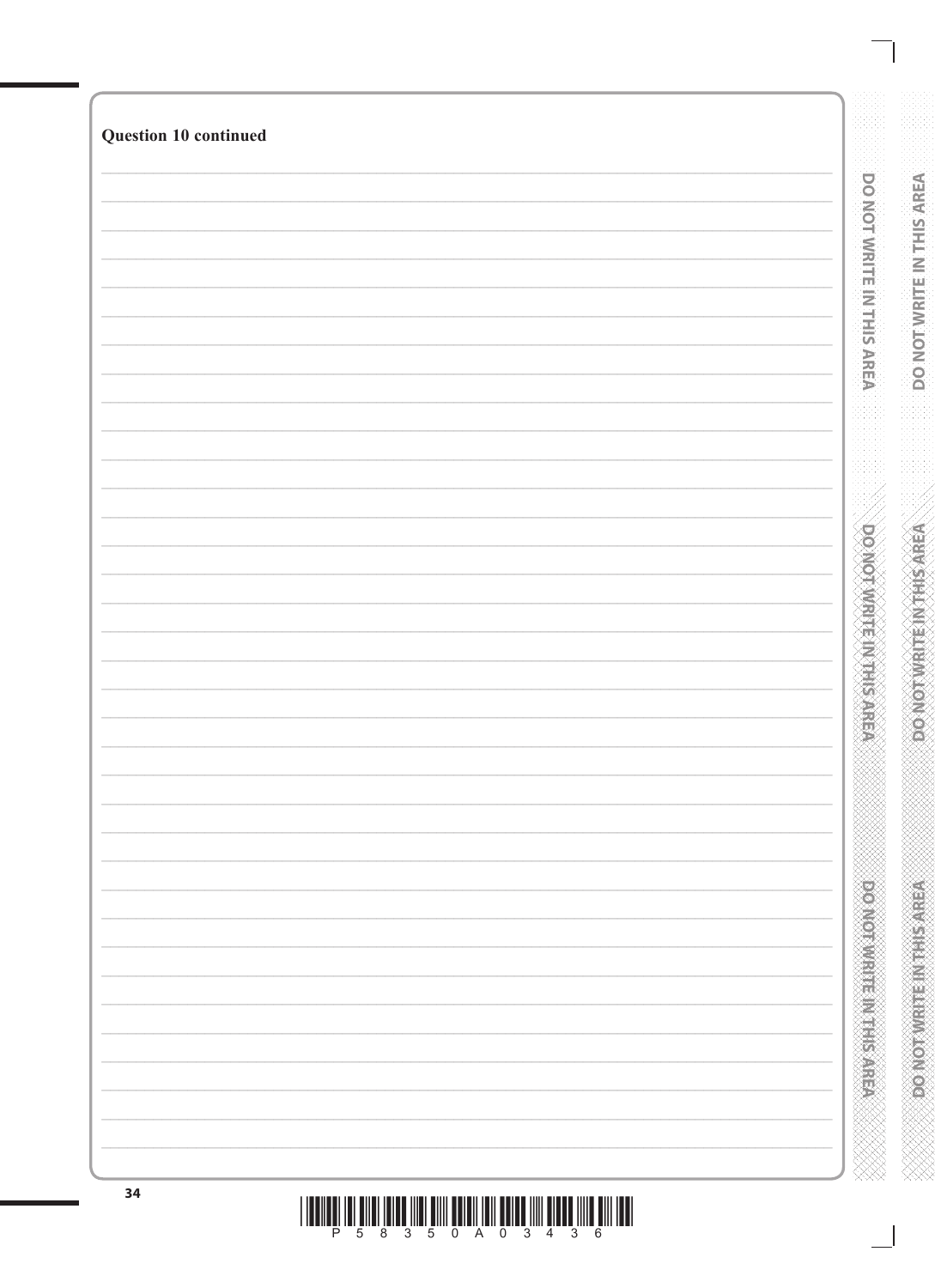| Question 10 continued |
|-----------------------|
|                       |
|                       |
|                       |
|                       |
|                       |
|                       |
|                       |
|                       |
|                       |
|                       |
|                       |
|                       |
|                       |
|                       |
|                       |
|                       |
|                       |
|                       |
|                       |
|                       |
|                       |
|                       |
|                       |
|                       |
|                       |
|                       |
|                       |
|                       |
|                       |
|                       |